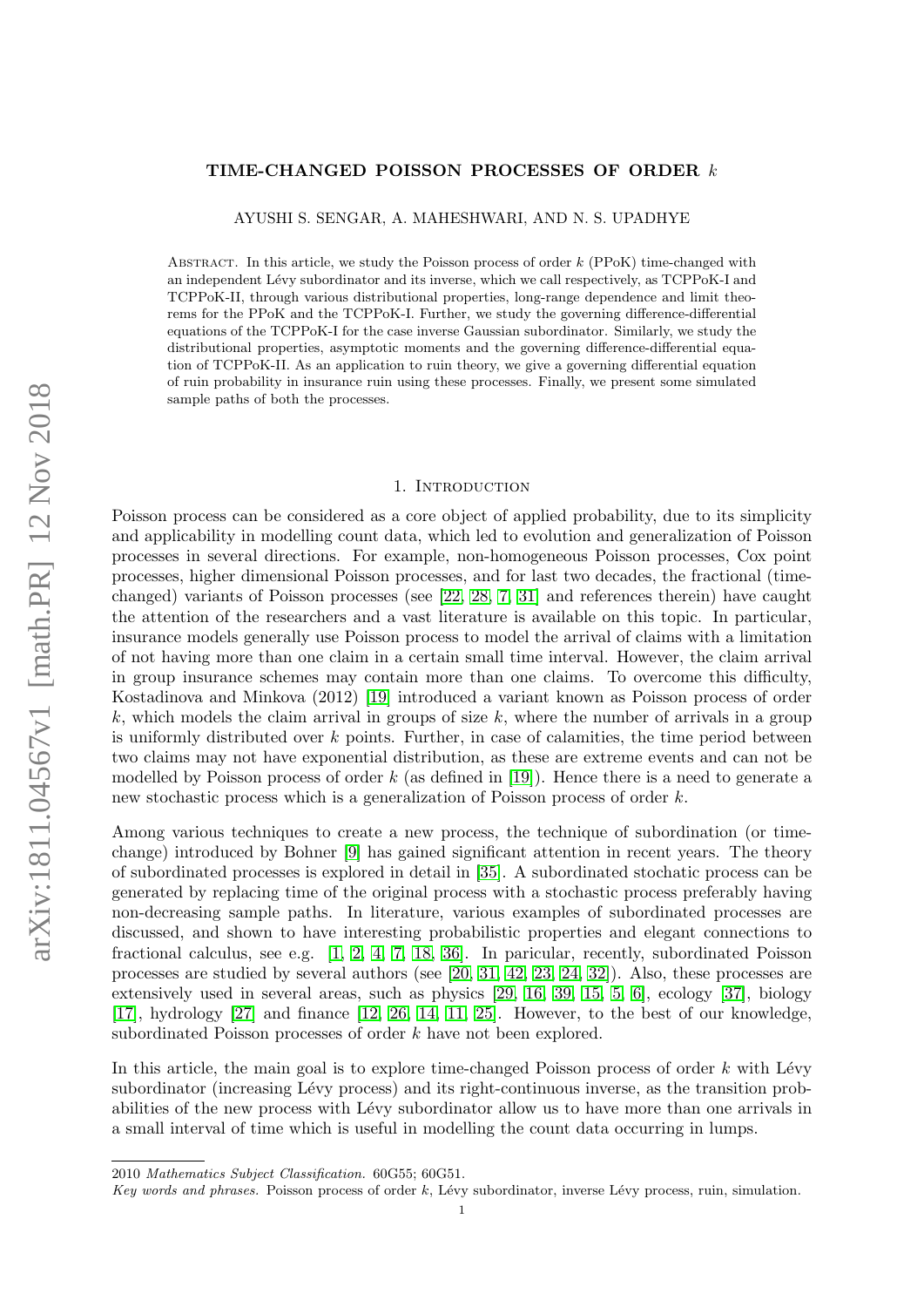The article is organized as follows. Section [2](#page-1-0) deals with some preliminary definitions and results. In Sections [3](#page-3-0) and [4,](#page-7-0) Poisson process of order  $k$  with a Lévy subordinator and its right-continuous inverse are studied, respectively. The governing equations for the time-changed Poisson process of order k are given in Section [5.](#page-9-0) Section [6](#page-12-0) discusses an application in ruin theory. Finally, some simulation algorithms to generate the sample paths of these processes are presented in Section [7.](#page-15-0)

# 2. Preliminaries

<span id="page-1-0"></span>In this section, we state some relevant definitions and results related to Poisson process of order  $k$  and Lévy subordinator.

2.1. Poisson distribution of order  $k$ . The early work on the distributions of order  $k$  started with defining the notion geometric distribution of order  $k$  (see [\[34\]](#page-18-7)) which denotes the number of trials until the first occurrence of k consecutive successes in a sequence of independent Bernoulli trials. The probability distribution of the sum of independent and identically distributed (IID) random variables having geometric distribution of order k is called negative binomial distribution of order k (NBoK). Let Y<sub>n</sub> denote NBoK, then the limiting distribution of  ${Y_n - kn}$  as  $n \to \infty$  is termed as Poisson distribution of order k (PoK) (see [\[34,](#page-18-7) Theorem 3.2]).

**Definition 1.** Let  $x_1, x_2, \ldots, x_k$  be non-negative integers and  $\zeta_k = x_1 + x_2 + \ldots + x_k$ ,  $\Pi_k!$  $x_1!x_2!\ldots x_k!$  and

(1) 
$$
\Omega(k,n) := \left\{ \mathbf{x} = (x_1, x_2, \dots, x_k) | x_1 + 2x_2 + \dots + kx_k = n \right\}.
$$

Also, let  $N^{(k)}$  follow PoK with rate parameter  $\lambda > 0$ , then the probability mass function (pmf) is given by

<span id="page-1-2"></span><span id="page-1-1"></span>
$$
\mathbb{P}[N^{(k)}=n]=\sum_{\mathbf{x}\in\Omega(k,n)}e^{-k\lambda}\frac{\lambda^{\zeta_k}}{\Pi_k!},\ n=0,1,\ldots.
$$

The probability generating function  $(pgf)$  is given by (see [\[33,](#page-18-8) Lemma 2.2])

(2) 
$$
G_{N^{(k)}}(s) = e^{-\lambda (k - \sum_{i=1}^{k} s^i)}.
$$

It is also known that (see [\[19\]](#page-17-3)) the PoK has the following compound Poisson representation

$$
N^{(k)} \stackrel{d}{=} \sum_{i=0}^{N} X_i,
$$

where N is Poisson random variable with rate parameter  $k\lambda > 0$ ,  $X_0 \equiv 0$ , and  $\{X_i\}_{i\geq 1}$  is a sequence of IID discrete uniform random variable with pmf given by  $\mathbb{P}[X_i = j] = 1/k$ , j = 1, 2, ..., k, which is independent of N. Then the pgf of  $X_1$  is given by  $G_{X_1}(s) = \frac{s}{k}$  $1-s^k$  $\frac{1-s^{\kappa}}{1-s},$  $s \in (0, 1)$ . Therefore, the pqf of  $N^{(k)}$  given in [\(3\)](#page-1-1) is

<span id="page-1-3"></span>(4) 
$$
G_{N^{(k)}}(s) = G_N(G_{X_1}(s)) = e^{-k\lambda(1 - G_{X_1}(s))}.
$$

It can be easily seen that  $p\bar{q}$  obtained in [\(2\)](#page-1-2) and [\(4\)](#page-1-3) are same.

2.2. The Poisson process of order k. The Poisson process of order  $k$  (PPoK) is introduced and studied by Kostadinova and Minkova (see [\[19\]](#page-17-3)) which can be defined as follows.

**Definition 2.** Let  $\{N(t, k\lambda)\}_{t\geq 0}$  denote Poisson process with rate parameter  $k\lambda > 0$ ,  $X_0 \equiv 0$ , and  $\{X_i\}_{i\geq 1}$  be a sequence of IID discrete uniform random variables over k points. Then the PPoK,  $\{N^{(k)}(t,\lambda)\}_{t\geq0}$ , is defined (see [\[19\]](#page-17-3)) as

$$
N^{(k)}(t,\lambda) = \sum_{i=0}^{N(t,k\lambda)} X_i,
$$

where  $\{X_i\}_{i\geq 1}$  and  $\{N(t, k\lambda)\}_{t\geq 0}$  are assumed to be independent.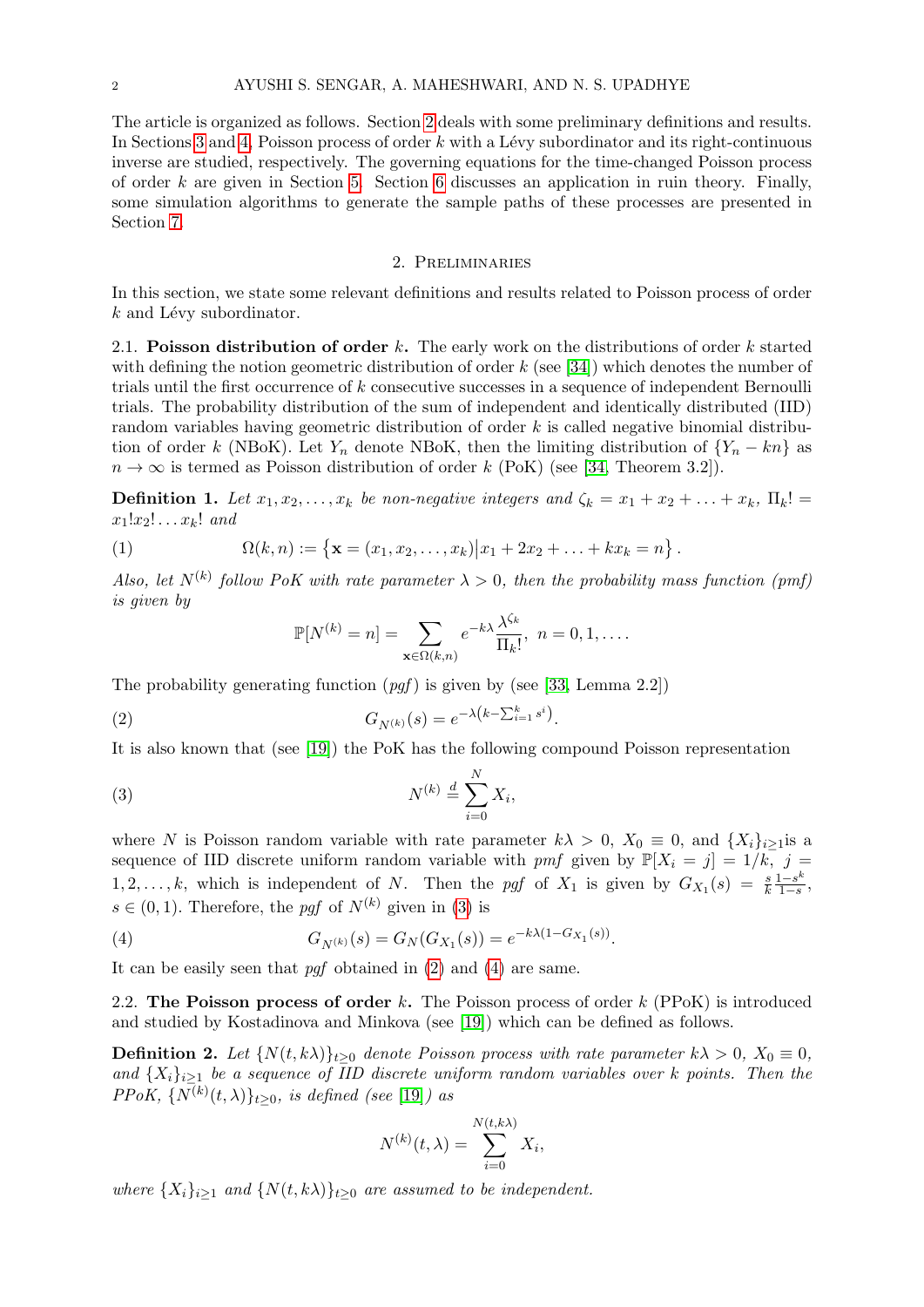Henceforth, for brevity, the parameter  $\lambda$  is suppressed and  $N^{(k)}(t,\lambda)$  is written as  $N^{(k)}(t)$ , when no confusion arises.

**Remark 2.1.** For  $k = 1$ , the distribution of  $X_i$ 's degenerate to Dirac-delta distribution at 1 and  $\{N^{(1)}(t)\}_{t\geq0}$  reduces to the Poisson process  $\{N(t)\}_{t\geq0}$ .

**Remark 2.2.** The pgf of  $N^{(k)}(t)$  is  $G_{N^{(k)}(t)}(s) = \exp(-k\lambda t(1 - G_{X_1}(s)))$ , where  $G_{X_1}(s) =$ s k  $1-s^k$  $rac{1-s^n}{1-s}$  is the pgf of  $X_1$ .

The mean, variance and covariance function of the PPoK are given by

$$
\mathbb{E}[N^{(k)}(t)] = \frac{k(k+1)}{2}\lambda t
$$

$$
\text{Var}[N^{(k)}(t)] = \frac{k(k+1)(2k+1)}{6}\lambda t
$$

$$
\text{Cov}[N^{(k)}(s), N^{(k)}(t)] = \frac{k(k+1)(2k+1)}{6}\lambda \min(s, t).
$$

Also, observe that the transition probabilities of the PPoK  $\{N^{(k)}(t)\}_{t\geq 0}$  are given by

$$
\mathbb{P}[N^{(k)}(t+h) = n | N^{(k)}(t) = m] = \begin{cases} 1 - k\lambda h + o(h) & \text{if } n = m, \\ \lambda h + o(h) & \text{if } n = m + i, i = 1, 2, \dots, k. \end{cases}
$$

Let  $p_m(t) = \mathbb{P}[N^{(k)}(t) = m], m = 0, 1, 2, \dots$  denote the pmf of PPoK, then

<span id="page-2-2"></span>(5) 
$$
\frac{d}{dt}p_0(t) = -k\lambda p_0(t),
$$

$$
\frac{d}{dt}p_m(t) = -k\lambda p_m(t) + \lambda \sum_{j=1}^{m \wedge k} p_{m-j}(t), \ m = 1, 2, \dots,
$$

with initial condition  $p_0(0) = 1$  and  $p_m(0) = 0, m = 1, 2, ...$  and  $m \wedge k := \min\{m, k\}.$ Next, note that the *pgf* of  $\{N^{(k)}(t)\}_{t\geq 0}$  satisfies the following differential equation

$$
\frac{\partial}{\partial t}G_{N^{(k)}(t)}(s) = -k\lambda [1 - G_{X_1}(s)] G_{N^{(k)}(t)}(s), \text{ with } G_{N^{(k)}(0)}(0) = 1.
$$

The Lévy exponent (characteristic exponent) (see [\[13\]](#page-17-24)) of  $\{N^{(k)}(t)\}_{t\geq 0}$  is given by

$$
\psi(u) = \int_{-\infty}^{\infty} k\lambda(\exp(uu) - 1)\mu_{X_1}(dy).
$$

2.3. Lévy subordinator. A Lévy subordinator (hereafter referred to as the subordinator)  ${D_f(t)}_{t\geq0}$  is a non-decreasing Lévy process and its Laplace transform (LT) (see [\[3,](#page-17-25) Section 1.3.2]) has the form

<span id="page-2-0"></span>(6) 
$$
\mathbb{E}[e^{-sD_f(t)}] = e^{-tf(s)}, \text{ where } f(s) = bs + \int_0^\infty (1 - e^{-sx}) \nu(dx), \ b \ge 0, s > 0,
$$

is the Bernstein function (see [\[38\]](#page-18-9) for more details). Here b is the drift coefficient and  $\nu$  is a non-negative Lévy measure on positive half-line satisfying

$$
\int_0^\infty (x \wedge 1) \nu(dx) < \infty \text{ and } \nu([0, \infty)) = \infty
$$

which ensures that the sample paths of  $D_f(t)$  are almost surely  $(a.s.)$  strictly increasing. Also, the first-exit time of  $\{D_f(t)\}_{t>0}$  is defined as  $E_f(t) = \inf\{r \geq 0 : D_f(r) > t\}$ , which is the right-continuous inverse of the subordinator  $\{D_f(t)\}_{t\geq 0}$ .

<span id="page-2-1"></span>**Remark 2.3.** Note that a Lévy subordinator is a class of subrodinators, which is useful in generating various subordinated stochastic processes in general. Next, we include some wellknown examples of Lévy subordinators with drift coefficient  $b = 0$  which are used later in the article.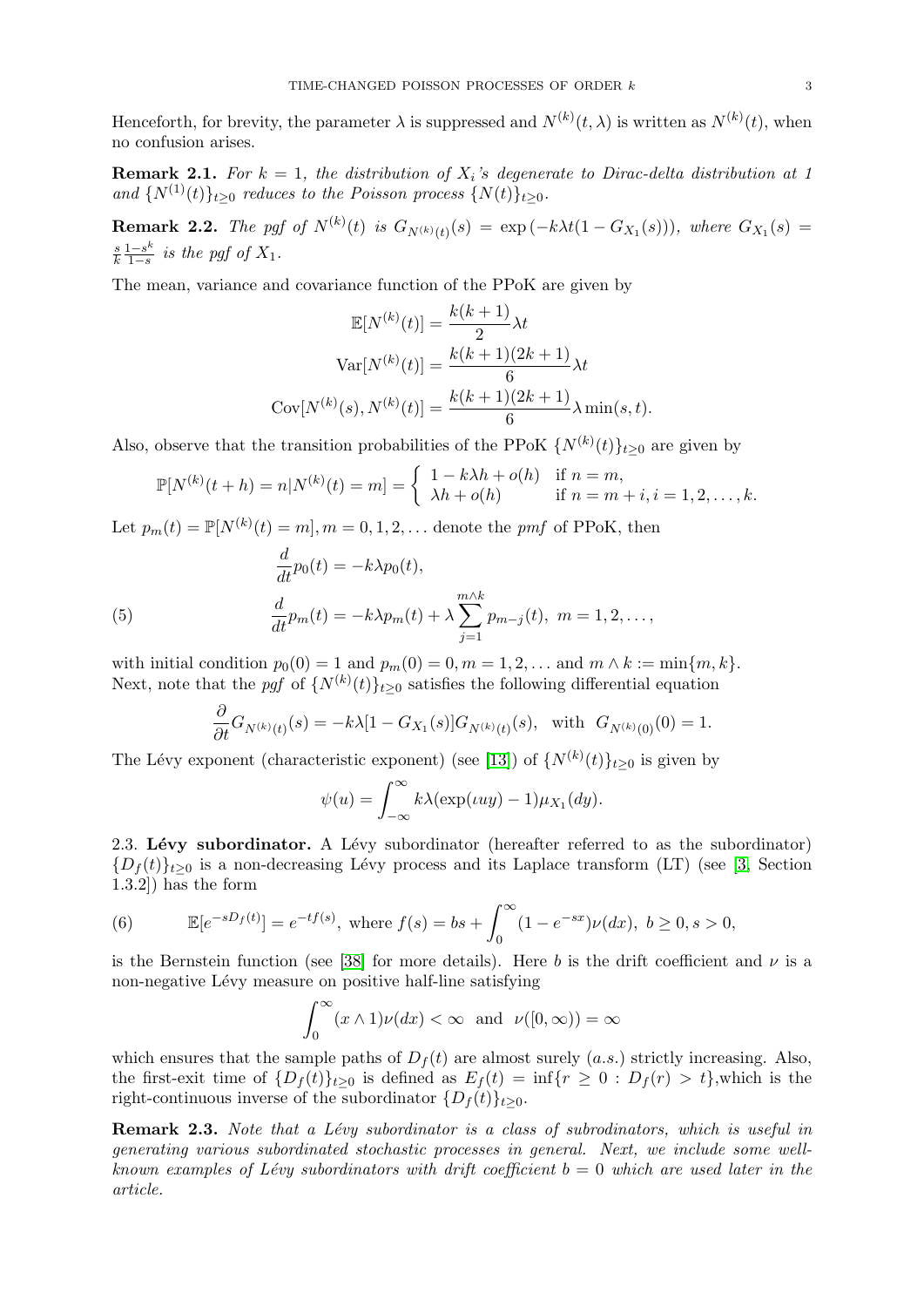- (i) Let the Lévy measure be  $\nu(dx) = \frac{pe^{-\alpha x}}{x} dx$ ,  $x > 0, p > 0, \alpha > 0$  then using [\(6\)](#page-2-0), we get the Gamma subordinator  $\{Y(t)\}_{t\geq 0}$  with Bernstein function  $f(s) = p \log(1 + \frac{s}{\alpha})$  (see [\[13\]](#page-17-24), p. 115).
- (ii) Let the Lévy measure be  $\nu(dx) = c \frac{e^{-\mu x}}{x^{\alpha+1}} dx$ ,  $x > 0, c > 0, \mu > 0, 0 < \alpha < 1$  then using [\(6\)](#page-2-0), we get the Tempered  $\alpha$ -stable subordinator  $D^{\mu}_{\alpha}(t)$  with Bernstein function  $f(s)$  =  $(s+\mu)^{\alpha} - \mu^{\alpha}$  (see [\[13\]](#page-17-24), p. 115).
- (iii) Let the Lévy measure be  $\nu(dx) = \frac{\delta}{\sqrt{2\pi}}$  $\frac{\delta}{2\pi x^3}e^{\frac{-\gamma^2 x}{2}} dx$ ,  $x > 0, \gamma > 0, \delta > 0$  then using [\(6\)](#page-2-0), we get the Inverse Gaussian subordinator  $G(t)$  with Bernstein function  $f(s) = \delta(\sqrt{2s + \gamma^2} - \gamma)$ (see [\[41\]](#page-18-10)).

3. TIME-CHANGED POISSON PROCESS OF ORDER  $k - I$ 

<span id="page-3-0"></span>In this section, we consider the PPoK with a subordinator  $\{D_f(t)\}_{t\geq 0}$ , satisfying  $\mathbb{E}[D_f^{\rho}]$  $\int_f^\rho (t)|<\infty$ for all  $\rho > 0$ , which can be defined as follows.

Definition 3. The time-changed PPoK of Type-I (TCPPoK-I) is defined as

$$
\{Q_f^{(1)}(t)\} = \{N^{(k)}(D_f(t))\}, \quad t \ge 0
$$

where  $\{N^{(k)}(t)\}_{t\geq 0}$  is the PPoK and is independent of the subordinator  $\{D_f(t)\}_{t\geq 0}$ .

Next, we derive some properties of the TCPPoK-I. Let us first compute its  $pm$ .

<span id="page-3-2"></span>**Theorem 3.1.** Let the Bernstein function  $f(s)$ , as defined in [\(6\)](#page-2-0), be such that  $\mathbb{E}[D_f^{\rho}]$  $\int\limits_{f}^{\rho}(t)\vert<\infty$ for all  $\rho > 0$ . Then, the pmf of the TCPPoK-I is given by

(7) 
$$
P[Q_f^{(1)}(t) = n] = \sum_{\mathbf{x} \in \Omega(k,n)} \frac{\lambda^{\zeta_k}}{\Pi_k!} \mathbb{E}\left[e^{-k\lambda D_f(t)} D_f^{\zeta_k}(t)\right], \quad n = 0, 1, 2, \dots
$$

*Proof.* Let  $g_f(y, t)$  be the probability density function  $(pdf)$  of Lévy subordinator. Then

<span id="page-3-1"></span>
$$
P[Q_f^{(1)}(t) = n] = P[N^{(k)}(D_f(t)) = n] = \int_0^\infty P[N^{(k)}(D_f(t)) = n|D_f(t)]g_f(y, t)dy
$$

$$
= \int_0^\infty \sum_{\mathbf{x} \in \Omega(k,n)} \frac{e^{-k\lambda y}(\lambda y)^{\zeta_k}}{\Pi_k!} g_f(y, t)dy
$$

$$
= \sum_{\mathbf{x} \in \Omega(k,n)} \frac{\lambda^{\zeta_k}}{\Pi_k!} \mathbb{E}\left[e^{-k\lambda D_f(t)} D_f^{\zeta_k}(t)\right],
$$

which completes the proof.  $\Box$ 

Corollary 3.1. The pmf of the TCPPoK-I satisfies the normalizing condition

$$
\sum_{n=0}^{\infty} P[Q_f^{(1)}(t) = n] = 1.
$$

*Proof.* We first prove this result for the case  $k = 2$ . From [\(7\)](#page-3-1) we have

$$
\sum_{n=0}^{\infty} P[Q_f^{(1)}(t) = n] = \sum_{n=0}^{\infty} \sum_{\mathbf{x} \in \Omega(2,n)} \frac{\lambda^{\zeta_2}}{\Pi_2!} \mathbb{E}\left[e^{-2\lambda D_f(t)} D_f^{\zeta_2}(t)\right].
$$

Set  $x_i = n_i$   $i = 1, 2$  and  $n = x + \sum_{i=1}^{2} (i-1)n_i$  in the above expression. Then

$$
\sum_{n=0}^{\infty} P[Q_f^{(1)}(t) = n] = \sum_{x+n_2=0}^{\infty} \sum_{\substack{n_1, n_2 \ge 0 \\ n_1 + n_2 = x}} \frac{\lambda^{n_1 + n_2}}{n_1! n_2!} \mathbb{E}\left[e^{-2\lambda D_f(t)} D_f^{n_1 + n_2}(t)\right]
$$

$$
= \sum_{x=0}^{\infty} \frac{(2\lambda)^x}{x!} \mathbb{E}\left[e^{-2\lambda D_f(t)} D_f^x(t)\right] \text{ (using binomial theorem)}
$$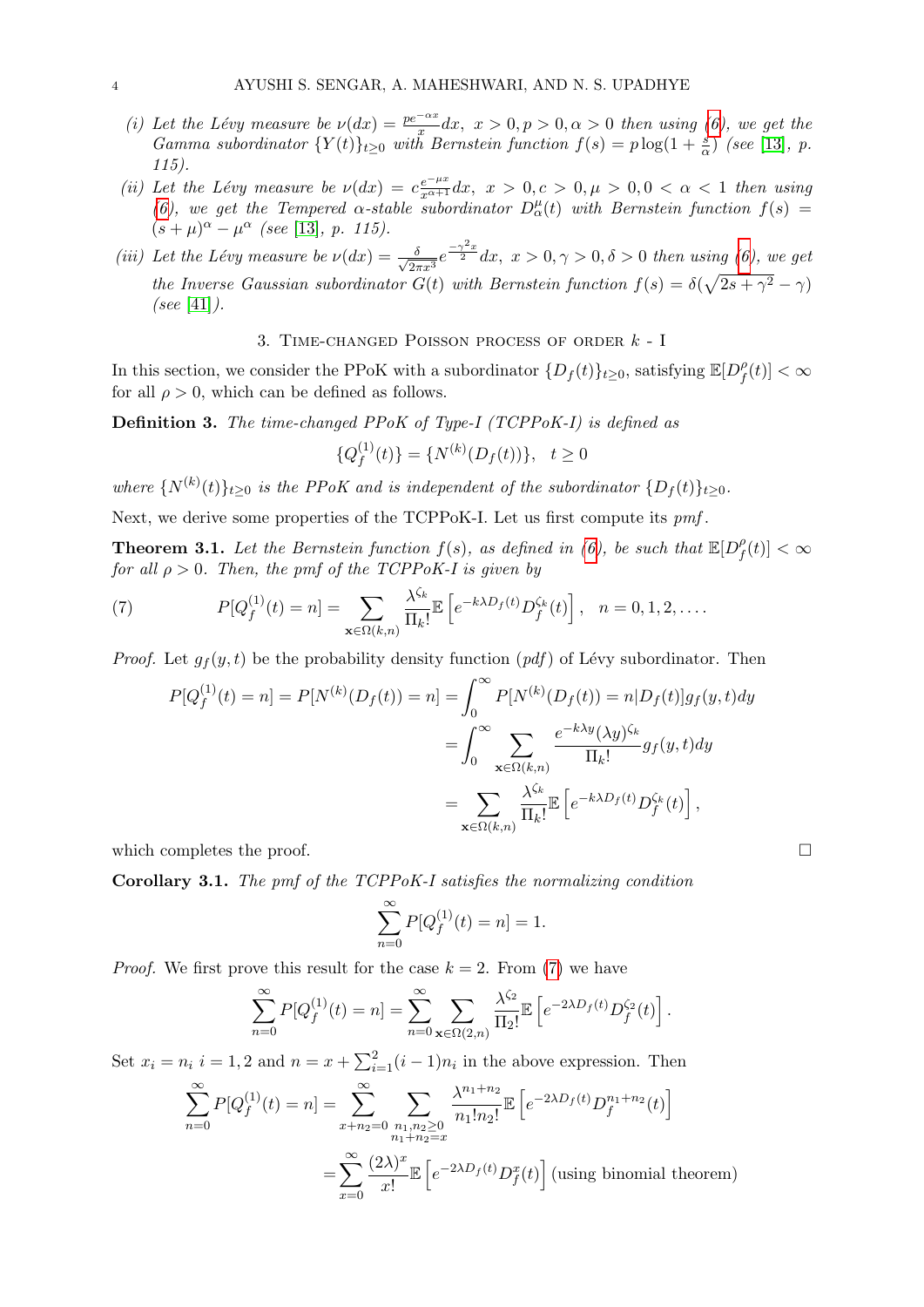$$
= \int_0^\infty e^{-2\lambda y} \sum_{x=0}^\infty \frac{(2\lambda)^x}{x!} y^x g_f(y, t) dy
$$
  
= 
$$
\int_0^\infty e^{-2\lambda y} e^{2\lambda y} g_f(y, t) dy = \int_0^\infty g_f(y, t) dy = 1.
$$

Using similar arguments one can prove for higher values of  $k$ .

Using simple algebraic calculations, one can see that the transition probabilities of the TCPPoK-I  $\{Q^{(1)}_\ell$  $f^{(1)}(t)$ <sub>t</sub> $\geq 0$  are given by (8)

<span id="page-4-1"></span>
$$
\mathbb{P}[Q_f^{(1)}(t+h) = n|Q_f^{(1)}(t) = m] = \begin{cases} 1 - hf(k\lambda) + o(h), & n = m \\ -h\left(\sum_{\mathbf{x} \in \Omega(k,i)} \frac{(-\lambda)^{\zeta_k}}{\Pi_k!} f^{(\zeta_k)}(k\lambda)\right) + o(h), & n = m + i, i = 1, 2, ... \end{cases}
$$

where  $f(k\lambda)$  is the Bernstein function.

Further, we present some interesting examples for the TCPPoK-I.

**Example 3.1** (Negative Binomial process of order k). It is known that negative binomial process can be obtained by subordinating the Poisson process with gamma process (see [\[42\]](#page-18-3)). In a similar spirit, we can define the negative binomial process of order  $k$  by subordinating PPoK with an independent gamma process  ${Y(t)}_{t>0}$  as defined in Remark [2.3\(](#page-2-1)i) and its pmf is given by

$$
\mathbb{P}[N^{(k)}(Y(t)) = n] = \sum_{\mathbf{x} \in \Omega(k,n)} \frac{\lambda^{\zeta_k}}{\Pi_k!} \sum_{m=0}^{\infty} \frac{(-k\lambda)^m}{m!} \frac{\Gamma(pt + \zeta_k + m)}{\alpha^{\zeta_k+m} \Gamma(pt)}, \quad n = 0, 1, 2, \dots
$$

**Example 3.2** (Poisson-tempered  $\alpha$ -stable process of order k). Let  $\{D_{\alpha}^{\mu}(t)\}_{t\geq0}$ ,  $\mu > 0$ ,  $0 <$  $\alpha$  < 1 be the tempered  $\alpha$ -stable subordinator as defined in Remark [2.3\(](#page-2-1)ii). Then pmf of the Poisson-tempered  $\alpha$ -stable of order k is given by

$$
\mathbb{P}[N(D_\alpha^{\mu}(t)) = n] = \sum_{\mathbf{x} \in \Omega(k,n)} \frac{(\lambda)^{\zeta_k}}{\Pi_k!} e^{\mu^{\alpha}t} \sum_{m=0}^{\infty} \frac{(-k\lambda)^m}{m!} \mathbb{E}[(D_\alpha(t))^{\zeta_k+m} e^{-\mu D_\alpha(t)}], n = 0, 1, 2, \dots
$$

**Example 3.3** (Poisson-inverse Gaussian process of order k). Let  $\{G(t)\}_{t>0}$  be the inverse Gaussian subordinator as defined in Remark [2.3\(](#page-2-1)iii). The moments of  $\{G(t)\}_{t>0}$  are given by (see [\[42\]](#page-18-3))

$$
\mathbb{E}[G^q(t)]=\sqrt{\frac{2}{\pi}}\delta\left(\frac{\delta t}{\gamma}\right)^{q-\frac{1}{2}}te^{\delta \gamma t}K_{q-\frac{1}{2}}(\delta \gamma t),~~\delta,\gamma>0,~t\geq 0,~q\in(-\infty,\infty),
$$

where  $K_{\nu}(z)$  is the modified Bessel function of third kind with index  $\nu$ , defined by

$$
K_{\nu}(\omega)=\frac{1}{2}\int_{0}^{\infty}x^{\nu-1}e^{\frac{-1}{2}\omega(x+x^{-1})}dx,\,\,\omega>0.
$$

Using the above expression, we get the following

$$
\mathbb{E}[G^{\zeta_k+m}(t)] = \sqrt{\frac{2}{\pi}} \delta \left(\frac{\delta t}{\gamma}\right)^{(\zeta_k+m)-\frac{1}{2}} t e^{\delta \gamma t} K_{(\zeta_k+m)-\frac{1}{2}}(\delta \gamma t),
$$

where  $\delta, \gamma > 0$ ,  $t > 0$ . Substituting above values of moments in Theorem [3.1,](#page-3-2) we get the pmf of Poisson-inverse Gaussian process of order k.

Next, we discuss some distributional properties of TCPPoK-I.

<span id="page-4-0"></span>**Theorem 3.2.** Let  $0 < s \le t < \infty$ , then the mean and covariance function of TCPPoK-I are as follows

(i) 
$$
\mathbb{E}[Q_f^{(1)}(t)] = \frac{k(k+1)}{2} \lambda \mathbb{E}[D_f(t)],
$$

,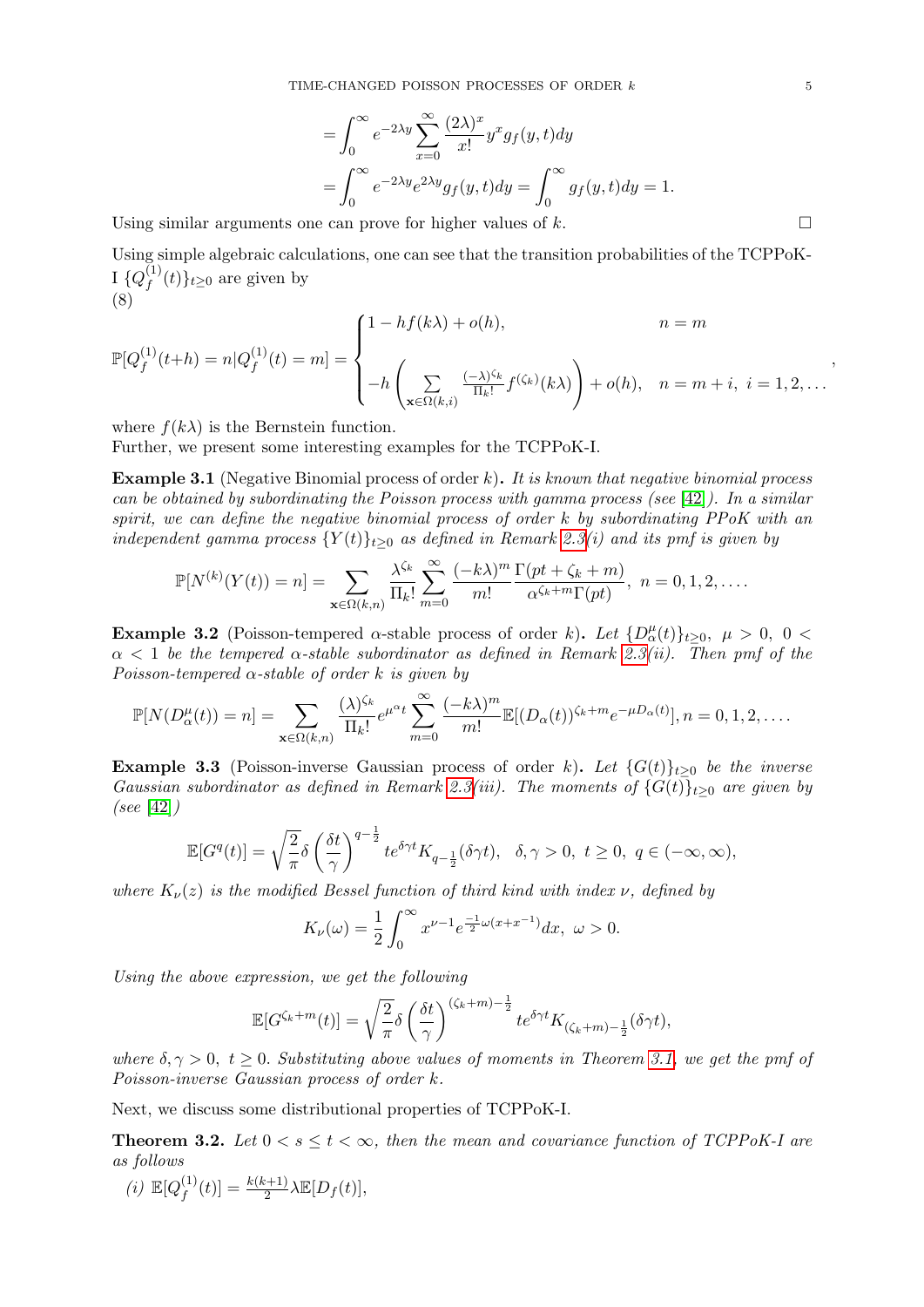$$
(ii) \ Cov[Q_f^{(1)}(s), Q_f^{(1)}(t)] = \frac{k(k+1)(2k+1)}{6} \lambda \mathbb{E}[D_f(s)] + (\frac{k(k+1)}{2}\lambda)^2 Var[D_f(s)],
$$

*Proof.* Let  $g_f(y, t)$  be the pdf of the Lévy subordinator  $\{D_f(t)\}_{t\geq 0}$ . Then

$$
\mathbb{E}[Q_f^{(1)}(t)] = \mathbb{E}[N^{(k)}(D_f(t))] = \mathbb{E}[\mathbb{E}[N^{(k)}(D_f(t))|D_f(t)]] = \frac{k(k+1)}{2}\lambda \mathbb{E}[D_f(t)],
$$

which proves Part (i).

Now, we derive the expression for covariance of TCPPoK-I. First, we evaluate  $\mathbb{E}[Q_f^{(1)}]$  $\stackrel{(1)}{f}(s) Q^{(1)}_f$  $f^{(1)}(t)].$ 

$$
\mathbb{E}[Q_f^{(1)}(s)Q_f^{(1)}(t)] = \mathbb{E}[N^{(k)}(D_f(s))N^{(k)}(D_f(t))]
$$
  
\n
$$
= \mathbb{E}[N^{(k)}(D_f(s))\{N^{(k)}(D_f(t)) - N^{(k)}(D_f(s))\}] + \mathbb{E}[(N^{(k)}(D_f(s)))^2]
$$
  
\n
$$
= \mathbb{E}[N^{(k)}(D_f(s))]\mathbb{E}[N^{(k)}(D_f(t)) - N^{(k)}(D_f(s))] + \mathbb{E}[(N^{(k)}(D_f(s)))^2]
$$
  
\n
$$
= \mathbb{E}[N^{(k)}(D_f(s))]\mathbb{E}[N^{(k)}(D_f(t-s))] + \mathbb{E}[(N^{(k)}(D_f(s)))^2]
$$
  
\n
$$
= \frac{k(k+1)}{2}\lambda \mathbb{E}[D_f(s)]\frac{k(k+1)}{2}\lambda \mathbb{E}[D_f(t-s)] +
$$
  
\n
$$
\frac{k(k+1)(2k+1)}{6}\lambda \mathbb{E}[D_f(s)] + \left(\frac{k(k+1)\lambda}{2}\right)^2 \mathbb{E}[(D_f(s))^2],
$$

where the last equality follows from the fact that

$$
\mathbb{E}[(N^{(k)}(D_f(s)))^2] = \frac{k(k+1)(2k+1)}{6}\lambda \mathbb{E}[D_f(s)] + \left(\frac{k(k+1)\lambda}{2}\right)^2 \mathbb{E}[(D_f(s))^2].
$$

Therefore, we get

$$
Cov[Q_f^{(1)}(s), Q_f^{(1)}(t)] = \mathbb{E}[Q_f^{(1)}(s)Q_f^{(1)}(t)] - \mathbb{E}[Q_f^{(1)}(s)]\mathbb{E}[Q_f^{(1)}(t)]
$$
  
= 
$$
\frac{k(k+1)(2k+1)}{6}\lambda \mathbb{E}[D_f(s)] + \left(\frac{k(k+1)}{2}\lambda\right)^2 \text{Var}[D_f(s)].
$$

which completes the proof of Part (ii). To get the expression of variance of the TCPPoK-I, we can put  $s = t$  in the Part (ii).

**Remark 3.1.** From Theorem [3.2,](#page-4-0) it is clear that  $Var[Q_f^{(1)}]$  $f^{(1)}(t)] > \mathbb{E}[Q_f^{(1)}]$  $f_f^{(1)}(t)$ . Therefore, the index of dispersion  $I(t) := Var[Q_t^{(1)}]$  $f^{(1)}(t)]/\mathbb{E}[Q_f^{(1)}]$  $\int_{f}^{(1)}(t)$  (see [\[24\]](#page-17-11) for more details) is greater than 1. Hence, we conclude that TCPPoK-I exhibits overdispersion.

3.1. Long-range dependence. Now we discuss the long-range dependence (LRD) property of the TCPPoK-I. We first need the following definitions.

<span id="page-5-0"></span>**Definition 4.** Let  $f(x)$  and  $g(x)$  be positive functions. We say that  $f(x)$  is asymptotically equal to g(x), written as  $f(x) \sim g(x)$ , as  $x \to \infty$ , if

$$
\lim_{x \to \infty} \frac{f(x)}{g(x)} = 1
$$

<span id="page-5-1"></span>**Definition 5.** (see [\[23\]](#page-17-10)) Let  $0 \le s < t$  and s be fixed. Assume a stochastic process  $\{X(t)\}_{t\ge0}$ has the correlation function  $Corr[X(s), X(t)]$  that satisfies

$$
c_1(s)t^{-d} \leq Corr[X(s), X(t)] \leq c_2(s)t^{-d},
$$

for large  $t, d > 0$ ,  $c_1(s) > 0$  and  $c_2(s) > 0$ . That is,

$$
\lim_{t \to \infty} \frac{Corr[X(s), X(t)]}{t^{-d}} = c(s)
$$

for some  $c(s) > 0$  and  $d > 0$ . We say that  $X(t)$  has the long-range dependence (LRD) property if  $d \in (0,1)$  and short-range dependence (SRD) property if  $d \in (1,2)$ .

Now, we show that the TCPPoK-I has the LRD property.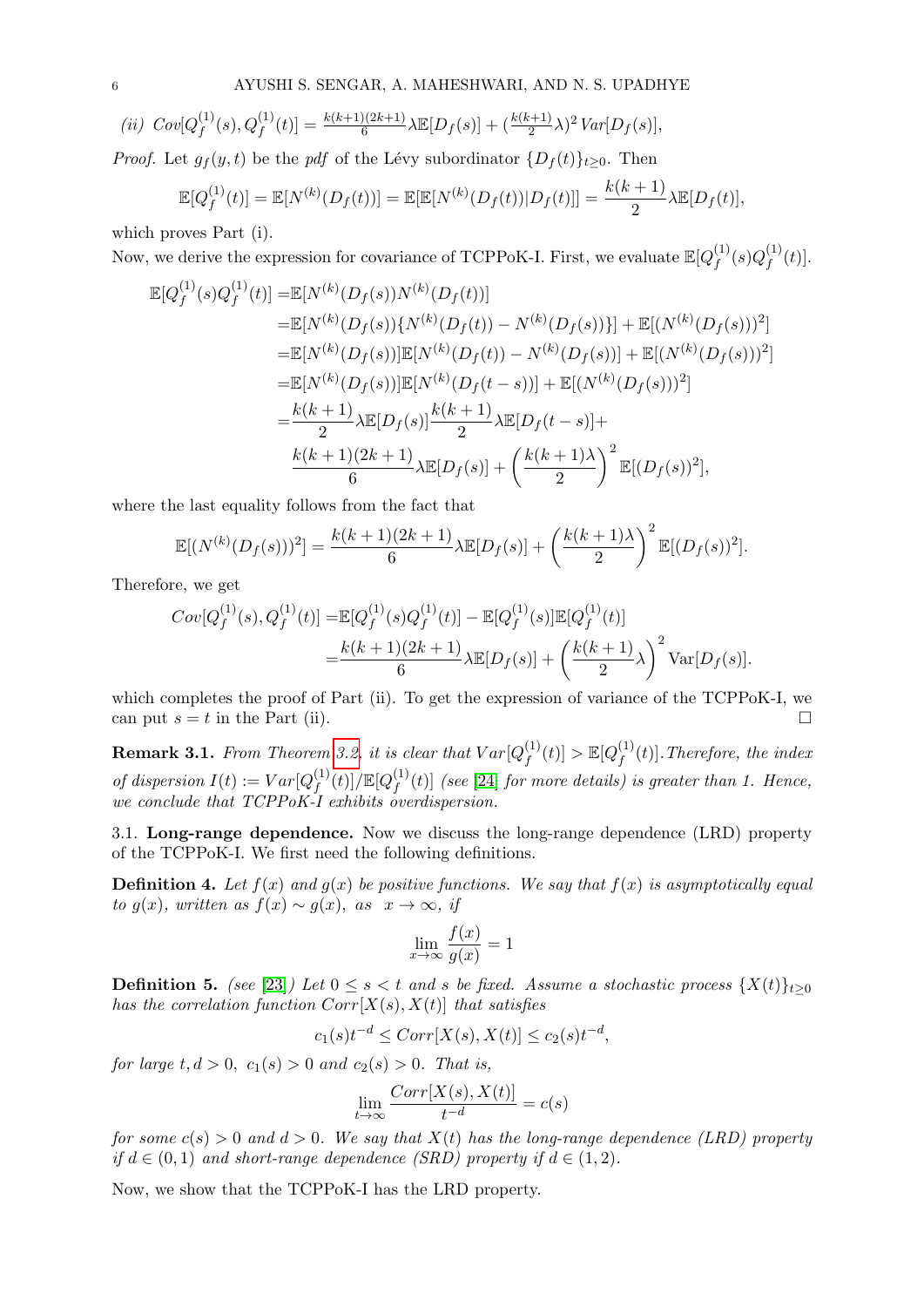**Theorem 3.3.** Let  $D_f(t)$  be such that  $\mathbb{E}[D_f(t)] \sim k_1 t^{\rho}$  and  $\mathbb{E}[(D_f(t))^2] \sim k_2 t^{2\rho}$  for some  $0 < \rho < 1$ , and positive constant  $k_1$  and  $k_2$  with  $k_2 \geq k_1^2$ . Then the TCPPoK-I has the LRD property.

*Proof.* Let  $0 \leq s < t < \infty$ , we have that

$$
\operatorname{Var}[Q_f^{(1)}(t)] = \frac{k(k+1)(2k+1)}{6} \lambda \mathbb{E}[D_f(t)] + \left(\frac{k(k+1)}{2}\lambda\right)^2 \left(\mathbb{E}[D_f(t)^2] - \mathbb{E}[D_f(t)]^2\right)
$$
  

$$
\sim \frac{k(k+1)(2k+1)}{6} \lambda k_1 t^{\rho} + \left(\frac{k(k+1)}{2}\lambda\right)^2 \left(k_2 t^{2\rho} - (k_1 t^{\rho})^2\right)
$$
  

$$
\sim \left(\frac{k(k+1)}{2}\lambda\right)^2 t^{2\rho} (k_2 - k_1^2) \quad \text{(using Definition 4)},
$$
  

$$
= d_1 t^{2\rho},
$$

where  $d_1 = \left(\frac{k(k+1)}{2}\right)$  $\left(\frac{k+1}{2}\lambda\right)^2 (k_2 - k_1^2)$ . Now, we study the asymptotic behavior of the correlation function

$$
Corr[Q_f^{(1)}(s), Q_f^{(1)}(t)] = \frac{Cov[Q_f^{(1)}(s), Q_f^{(1)}(t)]}{\sqrt{\text{Var}[Q_f^{(1)}(s)]\text{Var}[Q_f^{(1)}(t)]}}
$$

$$
\sim \frac{k(k+1)(2k+1)\lambda \mathbb{E}[D_f(s)] + 6\left(\frac{k(k+1)}{2}\lambda\right)^2 \text{Var}[D_f(s)]}{6\sqrt{\text{Var}[Q_f^{(1)}(s)]}\sqrt{d_1 t^{2\rho}}}
$$

$$
= \left(\frac{k(k+1)(2k+1)\lambda \mathbb{E}[D_f(s)] + 6\left(\frac{k(k+1)}{2}\lambda\right)^2 \text{Var}[D_f(s)]}{6\sqrt{d_1 \text{Var}[Q_f^{(1)}(s)]}}\right) t^{-\rho},
$$

which decays like the power law  $t^{-\rho}$ ,  $0 < \rho < 1$ . Hence the TCPPoK-I exhibits the LRD property.

Lemma 3.1. The PPoK has the LRD property.

*Proof.* Let  $0 \leq s \leq t \leq \infty$ , then

$$
Corr[N^{(k)}(s), N^{(k)}(t)] = s^{\frac{1}{2}}t^{-\frac{1}{2}}
$$

$$
\Rightarrow \lim_{t \to \infty} \frac{Corr[N^{(k)}(s), N^{(k)}(t)]}{t^{-d}} = \lim_{t \to \infty} \frac{s^{\frac{1}{2}}t^{-\frac{1}{2}}}{t^{-\frac{1}{2}}} = c(s).
$$

From the Definition [5,](#page-5-1) we can say that the PPoK has the LRD property.  $\Box$ 

3.2. Limit theorems. In this subsection, we derive some results on limit theorems of the PPoK and the TCPPoK-I.

**Lemma 3.2.** Let  ${N^{(k)}(t)}_{t\geq0}$  be the PPoK. Then

(9) 
$$
\lim_{t \to \infty} \frac{N^{(k)}(t)}{t} = \frac{k(k+1)}{2} \lambda, \text{ in probability.}
$$

*Proof.* We know that the PPoK can be represented as sum of  $k$  independent Poisson processes  $N_1(t), N_2(t), \ldots, N_k(t)$  (see [\[19\]](#page-17-3)).

<span id="page-6-0"></span>
$$
N^{(k)}(t) \stackrel{d}{=} N_1(t) + 2N_2(t) + 3N_3(t) + \dots + kN_k(t).
$$

Consider

$$
\lim_{t \to \infty} \frac{N^{(k)}(t)}{t} = \lim_{t \to \infty} \frac{N_1(t) + 2N_2(t) + 3N_3(t) + \dots + kN_k(t)}{t},
$$
 in distribution  

$$
= \lim_{t \to \infty} \frac{N_1(t)}{t} + 2 \lim_{t \to \infty} \frac{N_2(t)}{t} + \dots + k \lim_{t \to \infty} \frac{N_k(t)}{t},
$$
 in distribution.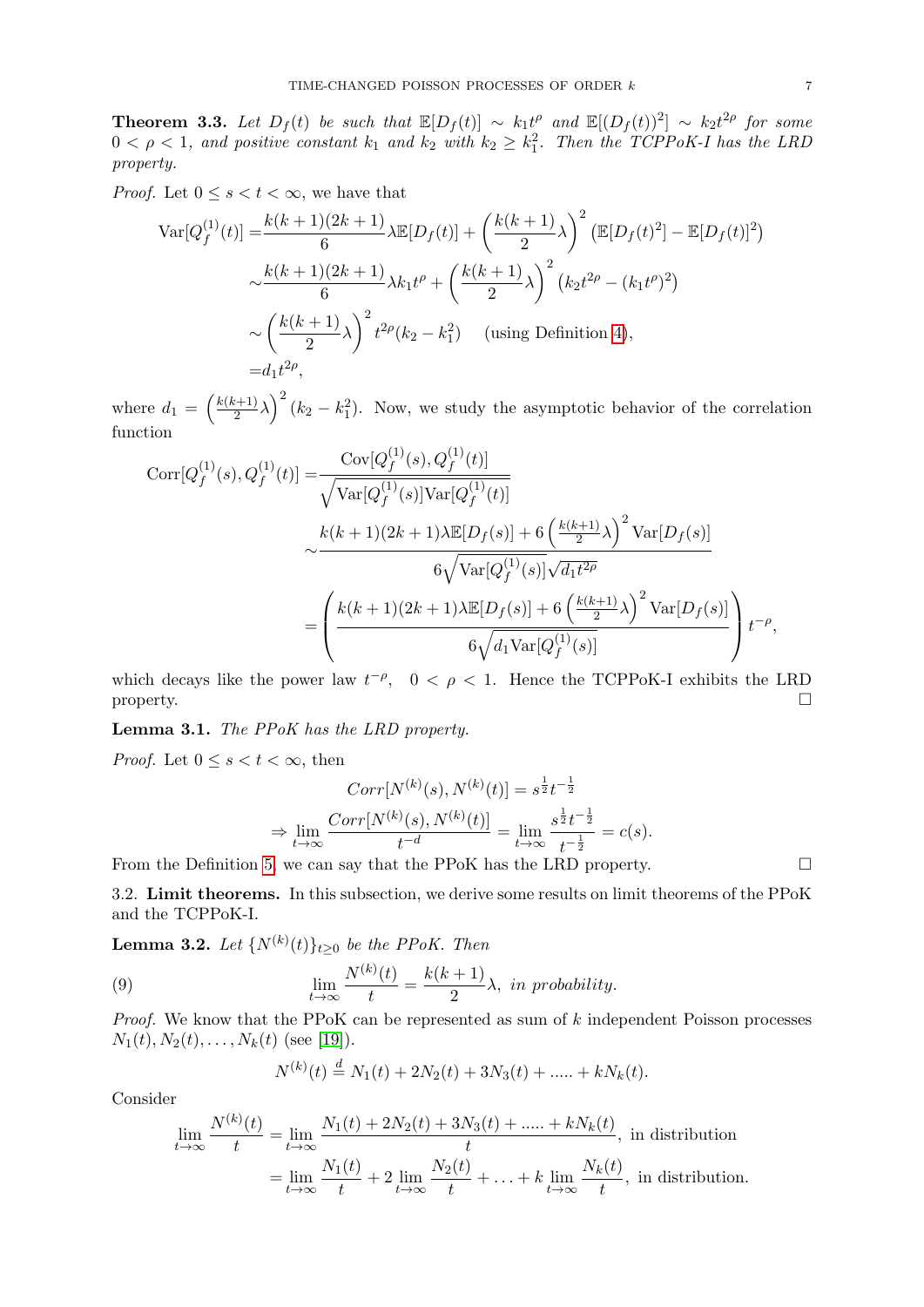Using the law of large numbers and as limit in distribution goes to a constant, we get

$$
=\lambda + 2\lambda + \dots + k\lambda, \text{ in probability,}
$$
  
= $\frac{k(k+1)}{2}\lambda$ , in probability. □

Next, we prove limit theorem for TCPPoK-I. To do so, we first need the following definition.

**Definition 6.** We call a function  $l:(0,\infty) \to (0,\infty)$  regularly varying at  $0+$  with index  $\alpha \in \mathbb{R}$ if

$$
\lim_{x \to 0+} \frac{l(\lambda x)}{l(x)} = \lambda^{\alpha}, \ \lambda > 0.
$$

The following result of the law of iterated logarithm for subordinator is reproduced from [\[8,](#page-17-26) Chapter III, Theorem 14].

**Lemma 3.3.** Let  $D_f(t)$  be a subordinator with  $\mathbb{E}[e^{-sD_f(t)}] = e^{-tf(s)}$ , where  $f(s)$  is regularly varying at 0+ with index  $\alpha \in (0,1)$ . Let h be the inverse function of f and

<span id="page-7-1"></span>
$$
g(t) = \frac{\log \log t}{h(t^{-1}\log \log t)}, \ (e < t).
$$

Then

(10) 
$$
\liminf_{t \to \infty} \frac{D_f(t)}{g(t)} = \alpha (1 - \alpha)^{(1 - \alpha)/\alpha}, \ a.s.
$$

**Theorem 3.4.** Let the Laplace exponent  $f(s)$  of the subordinator  $D_f(t)$  be regularly varying at 0+ with index  $\alpha \in (0,1)$ . Then

$$
\liminf_{t \to \infty} \frac{Q_f^{(1)}(t)}{g(t)} = \frac{k(k+1)}{2} \lambda \alpha (1-\alpha)^{(1-\alpha)/(\alpha)}, \text{ in probability,}
$$

where

$$
g(t) = \frac{\log \log t}{f^{-1}(t^{-1} \log \log t)} \quad (e < t).
$$

*Proof.* We know that, by definition,  $Q_f^{(1)}$  $f_f^{(1)}(t) = N^{(k)}(D_f(t))$ . Now,

$$
\liminf_{t \to \infty} \frac{Q_f^{(1)}(t)}{g(t)} = \liminf_{t \to \infty} \frac{N^{(k)}(D_f(t))}{g(t)}
$$

$$
= \liminf_{t \to \infty} \frac{N^{(k)}(D_f(t))}{D_f(t)} \frac{D_f(t)}{g(t)}
$$

Note that  $D_f(t) \to \infty$ , a.s. as  $t \to \infty$  (see [\[3,](#page-17-25) Section 1.5.1]). We have that

$$
= \frac{k(k+1)}{2} \lambda \liminf_{t \to \infty} \frac{D_f(t)}{g(t)}, \text{ in probability (using (9))}
$$

$$
= \frac{k(k+1)}{2} \lambda \alpha (1-\alpha)^{(1-\alpha)/(\alpha)}, \text{ in probability,}
$$

<span id="page-7-0"></span>where the last step follows from [\(10\)](#page-7-1), which completes the proof.  $\square$ 

4. Time changed Poisson process of order k-II

In this section, we consider the PPoK time-changed by inverse of Lévy subordinator. The first exit time of the subordinator  $D_f(t)$ , called as inverse subordinator, is defined by

$$
E_f(t) = \inf\{r \ge 0 : D_f(r) > t\}, \ t \ge 0.
$$

Definition 7. The time-changed PPoK of Type-II (TCPPoK-II) is defined as

$$
Q_f^{(2)}(t) = N^{(k)}(E_f(t)), \ t \ge 0,
$$

where  $N^{(k)}(t)$  is independent of the inverse subordinator  $\{E_f(t)\}_{t\geq 0}$ .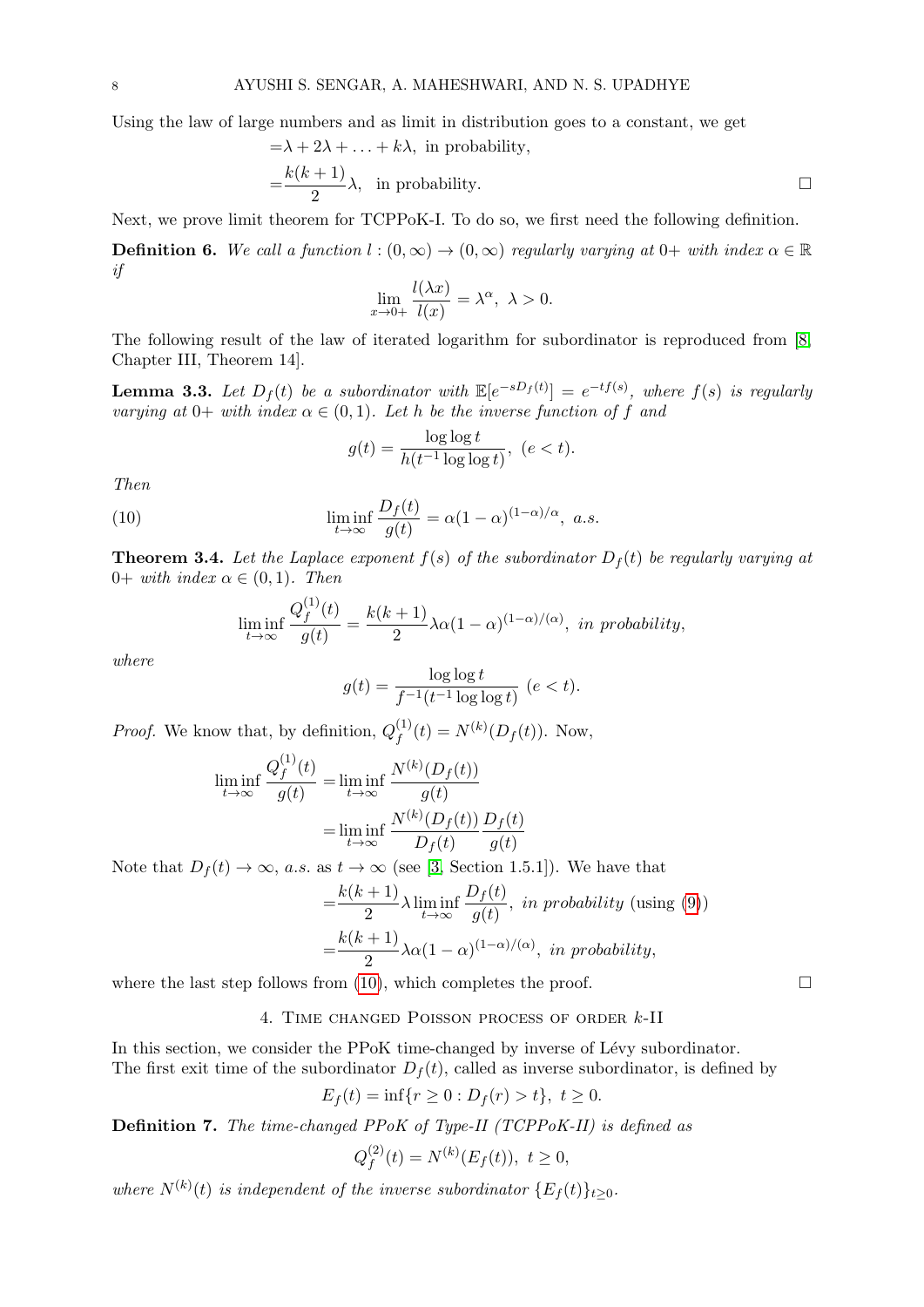As proved in the case of TCPPoK-I, one can prove the following results on similar lines. The *pmf* of the TCPPoK-II is given by

$$
P[Q_f^{(2)}(t) = n] = \sum_{\mathbf{x} \in \Omega(k,n)} \frac{\lambda^{\zeta_k}}{\Pi_k!} \sum_{m=0}^{\infty} \frac{(-k\lambda)^m}{m!} \mathbb{E}[E_f^{\zeta_k+m}], \quad n = 0, 1, 2, \dots
$$

Let  $0 < s \le t < \infty$ , then the mean and covariance function of TCPPoK-II are given by

(i) 
$$
\mathbb{E}[Q_f^{(2)}(t)] = \frac{k(k+1)}{2} \lambda \mathbb{E}[E_f(t)]
$$
  
\n(ii)  $\text{Cov}[Q_f^{(2)}(s), Q_f^{(2)}(t)] = \frac{k(k+1)(2k+1)}{6} \lambda \mathbb{E}[E_f(s)] + \left(\frac{k(k+1)}{2}\lambda\right)^2 \text{Var}[E_f(s)].$ 

Now, we discuss the asymptotic behavior of moments of the TCPPoK-II. First we need the following Tauberian theorem (see [\[8,](#page-17-26) [40\]](#page-18-11)).

<span id="page-8-0"></span>**Theorem 4.1.** (Tauberian Theorem) Let  $l : (0, \infty) \to (0, \infty)$  be a slowly varying function at 0 (respectively  $\infty$ ) and let  $\rho \geq 0$ . Then for a function  $U:(0,\infty) \to (0,\infty)$ , the following are equivalent

(i)  $U(x) \sim x^{\rho}l(x)/\Gamma(1+\rho)$ ,  $x \to 0$  (respectively  $x \to \infty$ ). (ii)  $\tilde{U}(s) \sim s^{-\rho-1} l(1/s), \quad s \to \infty$  (respectively  $s \to 0$ ), where  $\tilde{U}(s)$  is the LT of  $U(x)$ .

The Laplace Transform (LT) of pth moment of  $E_f(t)$  is given by (see [\[24\]](#page-17-11))

$$
\tilde{M}(s) = \frac{\Gamma(1+p)}{s(f(s))^p}, \ p > 0,
$$

where  $f(s)$  is the corresponding Bernstein function associated with Lévy subordinator  $D_f(t)$ .

**Example 4.1** (PPoK time-changed by inverse gamma subordinator). Let  $E_Y(t)$  be the first hitting time of gamma subordinator  $Y(t)$  as defined in Remark [2.3\(](#page-2-1)i) is defined as

$$
E_Y(t) = \inf\{r \ge 0: \ Y(r) > t\}, \ t \ge 0.
$$

We study the asymptotic behavior of mean of the TCPPoK-II  ${Q_Y^{(2)}}$  $\mathcal{L}_Y^{(2)}(t)\}_{t\geq 0}$ . The LT of  $\mathbb{E}[E_Y(t)]$ is given by

$$
\tilde{M}_Y(s) = \frac{\Gamma(2)}{s(p \log(1 + \frac{s}{\alpha}))}.
$$

It can be seen that

$$
p \log \left(1 + \frac{s}{\alpha}\right) \sim \frac{ps}{\alpha}, \ s \to 0 \Rightarrow \tilde{M}_Y(s) \sim \frac{\Gamma(2)s^{-2}\alpha}{p}, \ s \to 0.
$$

Then by Theorem [4.1,](#page-8-0) we have that

$$
\mathbb{E}[Q_Y^{(2)}(t)] = \frac{k(k+1)}{2}\lambda \mathbb{E}[E_Y(t)] \sim \frac{k(k+1)}{2}\lambda \frac{t\alpha}{p}, \text{ as } t \to \infty.
$$

In a similar manner, we can compute the asymptotic behavior of  $Var[Q_Y^{(2)}]$  $Y^{(2)}(t)].$ 

$$
Var[Q_Y^{(2)}(t)] = \frac{k(k+1)(2k+1)}{6} \lambda \mathbb{E}[E_Y(t)] + \left(\frac{k(k+1)}{2}\lambda\right)^2 \left[\mathbb{E}[E_Y(t)^2] - \mathbb{E}[E_Y(t)]^2\right]
$$

$$
\sim \frac{k(k+1)(2k+1)}{6} \lambda \left(\frac{t\alpha}{p}\right) + \left(\frac{k(k+1)}{2}\lambda\right)^2 \left[\left(\frac{t\alpha}{p}\right)^2 - \left(\frac{t\alpha}{p}\right)^2\right], \text{ as } t \to \infty
$$

$$
\sim \frac{k(k+1)(2k+1)}{6} \lambda \left(\frac{t\alpha}{p}\right), \text{ as } t \to \infty.
$$

**Example 4.2** (PPoK time-changed by the inverse tempered  $\alpha$ -stable subordinator). We consider the PPoK time-changed by the inverse tempered  $\alpha$ -stable subordinator  $E^{\mu}_{\alpha}(t)$  (see [\[21\]](#page-17-27)).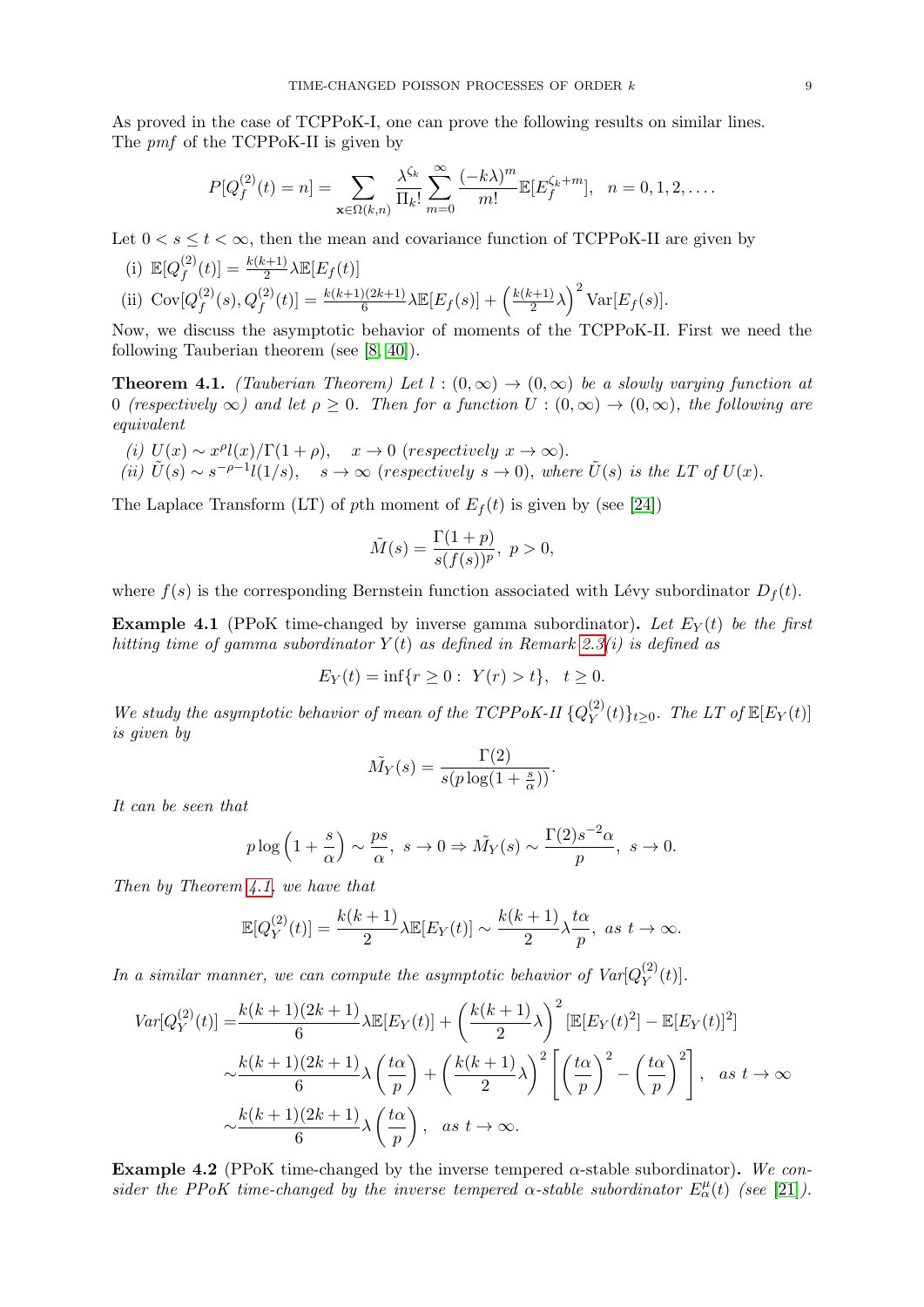The asymptotic behavior of the p-th moment of  $E^{\mu}_{\alpha}(t)$  is given by (see [\[21,](#page-17-27) Proposition 3.1])

$$
\mathbb{E}[(E_{\alpha}^{\mu}(t))^p] \sim \begin{cases} \frac{\Gamma(1+p)}{\Gamma(1+p\alpha)}t^{p\alpha}, & \text{as } t \to 0, \\ \\ \frac{\lambda^{p(1-\alpha)}}{\alpha^p}t^p, & \text{as } t \to \infty. \end{cases}
$$

We consider the case for  $p = 1$ , then by Theorem [4.1,](#page-8-0) we get

$$
\mathbb{E}[Q_{\mu,\alpha}^{(2)}(t)] = \frac{k(k+1)}{2}\lambda \mathbb{E}[E_{\alpha}^{\mu}(t)] \sim \begin{cases} \frac{k(k+1)\lambda\Gamma(2)}{2\Gamma(1+\alpha)}t^{\alpha}, & \text{as } t \to 0, \\ & \\ \frac{k(k+1)\lambda^{(2-\alpha)}}{2\alpha}t, & \text{as } t \to \infty. \end{cases}
$$

Example 4.3 (PPoK time-changed with inverse of the inverse Gaussian subordinator). Let  $E_G(t)$  be the right-continuous inverse of the inverse Gaussian subordinator  $\{G(t)\}_{t\geq0}$  as defined in Remark [2.3\(](#page-2-1)iii). It is defined as

$$
E_G(t) = \inf\{r \ge 0 : G(r) > t\}, t \ge 0.
$$

The mean of  $E_G(t)$  is given by (see [\[21,](#page-17-27) [24\]](#page-17-11))

$$
M(t) = \mathbb{E}[E_G(t)] = \frac{\Gamma(2)}{s(\delta(\sqrt{2s + \gamma^2} - \gamma))}.
$$

Taking the LT of the above expression, we get

$$
\tilde{M}(s) \sim \begin{cases}\n\frac{\Gamma(2)}{(\delta/\gamma)} s^{-2}, & \text{as } s \to 0, \\
\frac{\Gamma(2)}{(\delta\sqrt{2})} s^{-\frac{3}{2}}, & \text{as } s \to \infty.\n\end{cases}
$$

Using Theorem [4.1,](#page-8-0) we have that

$$
\mathbb{E}[Q_G^{(2)}(t)] = \frac{k(k+1)}{2}\lambda \mathbb{E}[E_G(t)] \sim \begin{cases} \frac{k(k+1)\lambda\Gamma(2)}{2\Gamma(1+\frac{1}{2})(\delta\sqrt{2})}t^{\frac{1}{2}}, & as \ t \to 0, \\ & \\ \frac{k(k+1)}{2}\lambda(\frac{\gamma}{\delta})t, & as \ t \to \infty. \end{cases}
$$

k(k + 1)λΓ(2)

### 5. Governing equation for time-changed Poisson processes of order k

<span id="page-9-0"></span>Stochastic processes are intimately connected with partial differential equations  $(\textit{pde})$  (e.g. Brownian motion and its diffusion equation), and difference-differential equation (dde) (Poisson process and its governing equation). In this section, we present the governing equations for some special cases of the TCPPoK-I and the TCPPoK-II.

5.1. Governing equation for Poisson-inverse Gaussian process of order k. Let  $N^{(k)}(t)$ be the PPoK and  $G(t) \sim IG(\delta t, \gamma)$  be the inverse Gaussian subordinator. Then density function  $q(x, t)$  of  $G(t)$  solves the following pde (see [\[20\]](#page-17-9))

$$
\frac{\partial^2}{\partial t^2}g(x,t) - 2\delta\gamma \frac{\partial}{\partial t}g(x,t) = 2\delta^2 \frac{\partial}{\partial x}g(x,t).
$$

We derive the governing equation for the TCPPoK-I.

**Theorem 5.1.** Let  $\hat{p}_m(t)$  denote the pmf of the TCPPoK-I  $\{N^{(k)}(G(t))\}_{t\geq0}$ . Then it solves the following dde

$$
\left(\frac{d^2}{dt^2} - 2\delta\gamma \frac{d}{dt}\right)\hat{p}_m(t) = 2\delta^2\lambda \left[k\hat{p}_m(t) - (\hat{p}_{m-1}(t) + \hat{p}_{m-2}(t) + \dots + \hat{p}_{m-m\wedge k}(t))\right]
$$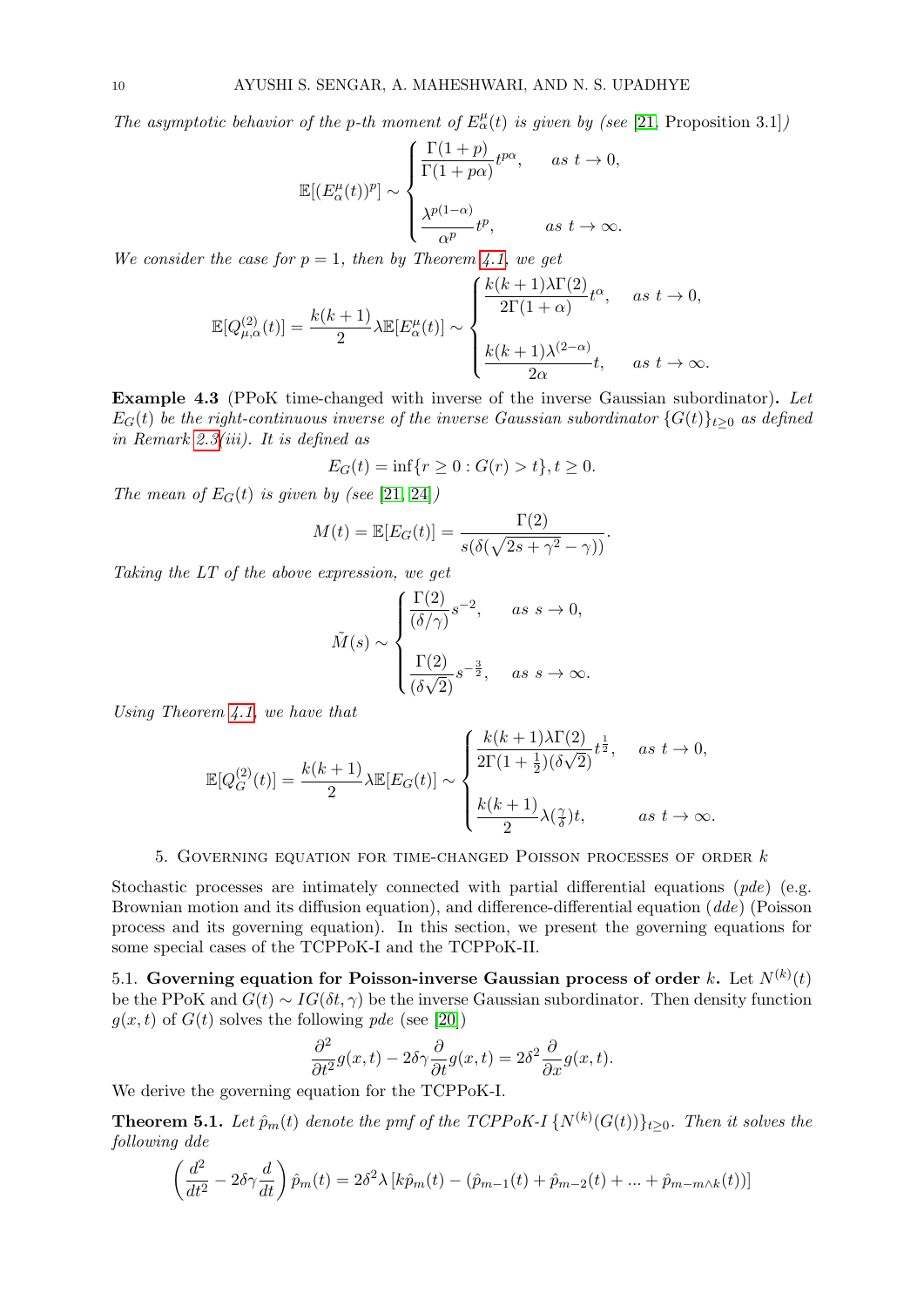Proof. We know that

$$
\hat{p}_m(t) = \mathbb{P}[N^{(k)}(G(t)) = m] = \int_0^\infty p_m(x)g(x,t)dx.
$$

Since  $g(x, t)$  is measurable and integrable, we have the following expression

$$
\frac{d}{dt}\hat{p}_m(t) = \int_0^\infty p_m(x) \frac{\partial}{\partial t} g(x, t) dx,
$$

and

$$
\frac{d^2}{dt^2}\hat{p}_m(t) = \int_0^\infty p_m(x) \frac{\partial^2}{\partial t^2} g(x, t) dx.
$$

Consider now

$$
\left(\frac{d^2}{dt^2} - 2\delta\gamma \frac{d}{dt}\right)\hat{p}_m(t) = \int_0^\infty p_m(x) \left(\frac{\partial^2}{\partial t^2} - 2\delta\gamma \frac{\partial}{\partial t}\right) g(x, t) dx
$$

$$
= 2\delta^2 \int_0^\infty p_m(x) \frac{\partial}{\partial x} g(x, t) dx
$$

On applying integration by parts and using  $\lim_{x\to\infty} g(x,t) = \lim_{x\to 0} g(x,t) = 0$ , we get

$$
= -2\delta^2 \int_0^\infty \frac{d}{dx} p_m(x) g(x, t) dx
$$
  
=  $-2\delta^2 \int_0^\infty [-k\lambda p_m(x) + \lambda [p_{m-1}(x) + p_{m-2}(x) + ... + p_{m-m\wedge k}(x)] g(x, t) dx$   
=  $2\delta^2 \lambda [k\hat{p}_m(t) - (\hat{p}_{m-1}(t) + \hat{p}_{m-2}(t) + ... + \hat{p}_{m-m\wedge k}(t))].$ 

5.2. Governing equation for PPoK time-changed by hitting time of inverse Gaussian subordinator. Next we consider the TCPPoK-II where the time-change is done by the hitting time of the inverse Gaussian process  $G(t)$ . The first hitting time of the process  $G(t)$  is defined by

$$
E_G(t) = \inf\{s \ge 0 : G(s) > t\}.
$$

We know that (see [\[20\]](#page-17-9)) the density function  $h(x, t)$  of  $E_G(t)$  satisfies the following pde

$$
\frac{\partial^2}{\partial x^2}h(x,t) - 2\delta\gamma \frac{\partial}{\partial x}h(x,t) = 2\delta^2 \frac{\partial}{\partial t}h(x,t) + 2\delta^2 h(x,0)\delta_0(t).
$$

To derive the governing dde for the TCPPoK-II we first need dde of PPoK for  $K = 2$ . Keeping this in mind, we differentiate equation [\(5\)](#page-2-2) with respect to t, we get for  $m = 1, 2, \ldots$ 

$$
\frac{d^2}{dt^2}p_m(t) = \frac{d}{dt}\left(-k\lambda p_m(t) + \lambda \sum_{j=1}^{m\wedge k} p_{m-j}(t)\right),
$$
\n
$$
= -k\lambda \frac{d}{dt}p_m(t) + \lambda \sum_{j=1}^{m\wedge k} \frac{d}{dt}p_{m-j}(t),
$$
\n
$$
= -k\lambda \left(-k\lambda p_m(t) + \lambda \sum_{j=1}^{m\wedge k} p_{m-j}(t)\right) + \lambda \sum_{j=1}^{m\wedge k} \left(-k\lambda p_{m-j}(t) + \lambda \sum_{i=1}^{(m-j)\wedge k} p_{m-j-i}(t)\right)
$$
\n(11)

<span id="page-10-0"></span>
$$
\frac{d^2}{dt^2}p_m(t) = (k\lambda)^2 p_m(t) - 2k\lambda^2 \sum_{j=1}^{m\wedge k} p_{m-j}(t) + \lambda^2 \sum_{j=1}^{m\wedge k} \left( \sum_{i=1}^{(m-j)\wedge k} p_{m-j-i}(t) \right)
$$

**Theorem 5.2.** Let the pmf of the TCPPoK-II be denoted by  $\hat{p}_m(t) = P[N^{(k)}(E_G(t)) = m]$ . Then it satisfies the following dde

$$
\frac{d}{dt}\hat{p}_m(t) = \frac{1}{2\delta^2} \left[ \int_0^\infty \left( (k\lambda)^2 p_m(x) - 2k\lambda^2 \sum_{j=1}^{m\wedge k} p_{m-j}(x) \right) \right]
$$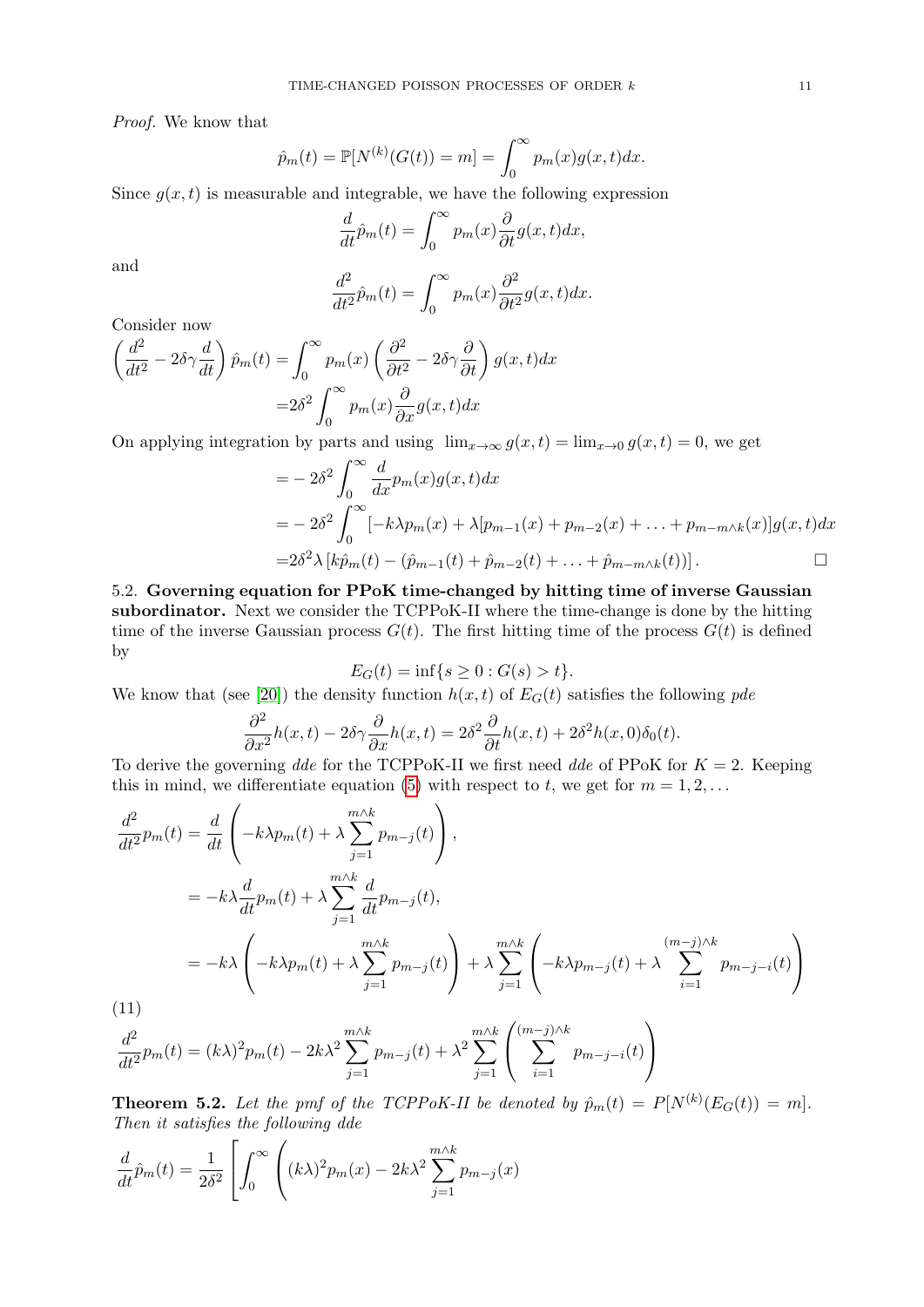$$
+\lambda^{2} \sum_{j=1}^{m \wedge k} \left( \sum_{i=1}^{(m-j) \wedge k} p_{m-j-i}(x) \right) h(x,t) dx
$$
  
+2\delta \gamma \int\_{0}^{\infty} \left( -k\lambda p\_{m}(x) + \lambda \sum\_{j=1}^{m \wedge k} p\_{m-j}(x) \right) h(x,t) dx + h(0,t) p'\_{m}(0) - \delta\_{0}(t) \hat{p}\_{m}(0),

when  $m = 1, 2, \ldots$  and

$$
\frac{d}{dt}\hat{p}_0(t) = \frac{1}{2\delta^2} \left[ \int_0^\infty (k\lambda)^2 p_0(x)h(x,t)dx - 2k\lambda\delta\gamma \int_0^\infty p_0(x)h(x,t)dx - k\lambda h(0,t) \right] - \delta_0(t)\hat{p}_0(0),
$$
\n
$$
\int_{-\infty}^{-k\lambda} m = 0,
$$

when  $m = 0$  with initial condition  $p'_m(0) = \begin{cases} \end{cases}$  $\overline{\mathcal{L}}$  $\lambda$   $m = 1, 2, \ldots, k,$ 0  $m \geq k+1$ .

*Proof.* We first take the case when  $m = 1, 2, \ldots$ . Consider

$$
\frac{d}{dt}\hat{p}_m(t) = \int_0^\infty p_m(x) \frac{\partial}{\partial t} h(x, t) dx,
$$
\n
$$
= \frac{1}{2\delta^2} \int_0^\infty p_m(x) \left[ \frac{\partial^2}{\partial x^2} h(x, t) - 2\delta \gamma \frac{\partial}{\partial x} h(x, t) - 2\delta^2 h(x, 0) \delta_0(t) \right] dx,
$$
\n(12)\n
$$
= \frac{1}{2\delta^2} \int_0^\infty p_m(x) \left[ \frac{\partial^2}{\partial x^2} h(x, t) - 2\delta \gamma \frac{\partial}{\partial x} h(x, t) \right] dx - \delta_0(t) \int_0^\infty p_m(x) h(x, 0) dx.
$$

<span id="page-11-0"></span>We will now consider the first term in the above equation

$$
\int_0^\infty p_m(x) \frac{\partial^2}{\partial x^2} h(x, t) dx = p_m(x) \frac{\partial}{\partial x} h(x, t) \Big|_0^\infty - \int_0^\infty \frac{d}{dx} p_m(x) \frac{\partial}{\partial x} h(x, t) dx
$$
  
=  $p_m(x) \frac{\partial}{\partial x} h(x, t) \Big|_0^\infty - h(x, t) \frac{d}{dx} p_m(x) \Big|_0^\infty + \int_0^\infty \frac{d^2}{dx^2} p_m(x) h(x, t) dx.$ 

Since  $\lim_{x\to\infty} h_x(x,t) = \lim_{x\to\infty} h(x,t) = 0$  and  $h_x(0,t) = 2\delta \gamma h(0,t)$ , we get

$$
= -2\delta\gamma p_m(0)h(0,t) + h(0,t)\frac{d}{dx}p_m(0) + \int_0^\infty \frac{d^2}{dx^2}p_m(x)h(x,t)dx.
$$

Also,

$$
\int_0^\infty p_m(x) \frac{\partial}{\partial x} h(x, t) dx = p_m(x)h(x, t)|_0^\infty - \int_0^\infty \frac{d}{dx} p_m(x)h(x, t) dx
$$
  
= 
$$
- p_m(0)h(0, t) - \int_0^\infty \frac{d}{dx} p_m(x)h(x, t) dx.
$$

Then Equation [\(12\)](#page-11-0) becomes

$$
\frac{d}{dt}\hat{p}_m(t) = \frac{1}{2\delta^2} \left[ -2\delta\gamma p_m(0)h(0,t) + h(0,t)p_m'(0) + \int_0^\infty p_m''(x)h(x,t)dx -2\delta\gamma\{-p_m(0)h(0,t) - \int_0^\infty p_m'(x)h(x,t)dx\} \right] - \delta_0(t)\hat{p}_m(0)
$$
\n
$$
= \frac{1}{2\delta^2} \left[ \int_0^\infty p_m''(x)h(x,t)dx + 2\delta\gamma \int_0^\infty p_m'(x)h(x,t)dx + h(0,t)p_m'(0) \right] - \delta_0(t)\hat{p}_m(0).
$$

Substituting the expressions of of  $p'_m(x)$  and  $p''_m(x)$  from [\(5\)](#page-2-2) and [\(11\)](#page-10-0), respectively, we get the desired result. For  $m = 0$ ,  $p_0(t) = e^{-k\lambda t}$ .

$$
\frac{d}{dt}\hat{p}_0(t) = \int_0^\infty p_0(x)\frac{\partial}{\partial t}h(x,t)dx
$$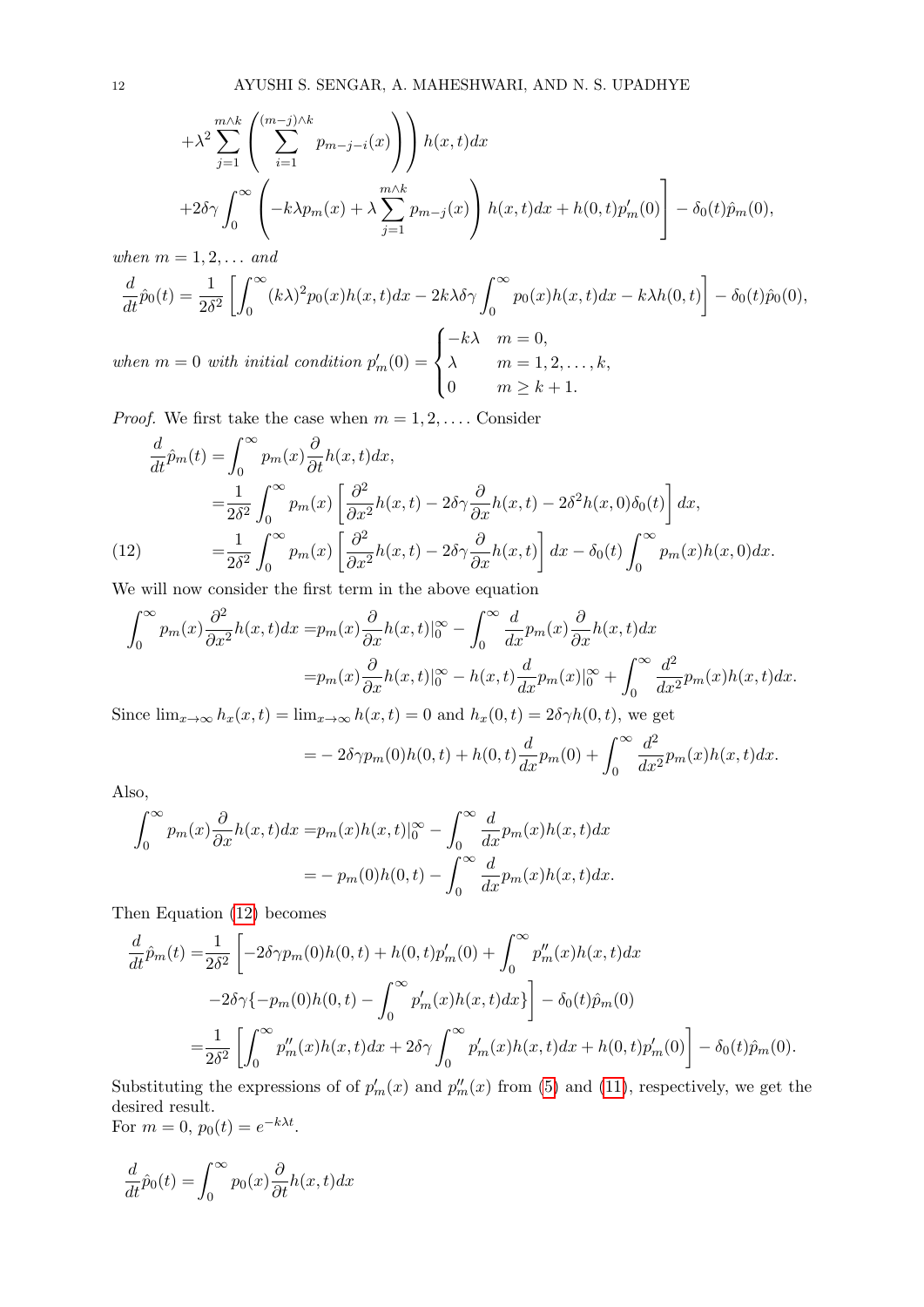TIME-CHANGED POISSON PROCESSES OF ORDER  $k$  13

$$
\begin{split}\n&=\frac{1}{2\delta^2} \int_0^\infty p_0(x) \left[ \frac{\partial^2}{\partial x^2} h(x,t) - 2\delta \gamma \frac{\partial}{\partial x} h(x,t) - 2\delta^2 h(x,0)\delta_0(t) \right] dx \\
&=\frac{1}{2\delta^2} \left[ -2\delta \gamma p_0(0)h(0,t) + h(0,t)p_0'(0) + \int_0^\infty p_0''(x)h(x,t)dx \right. \\
&\left. -2\delta \gamma \{-p_0(0)h(0,t) - \int_0^\infty p_0'(x)h(x,t)dx\} \right] - \delta_0(t)\hat{p}_0(0) \\
&=\frac{1}{2\delta^2} \left[ \int_0^\infty (k\lambda)^2 p_0(x)h(x,t)dx - 2k\lambda \delta \gamma \int_0^\infty p_0(x)h(x,t)dx - k\lambda h(0,t) \right] - \delta_0(t)\hat{p}_0(0)\n\end{split}
$$

## 6. Application in Risk Theory

<span id="page-12-0"></span>The classical insurance risk model is defined by

$$
Z(t) = ct - \sum_{j=1}^{N(t)} Z_j, t \ge 0,
$$

where  $\{N(t)\}_{t\geq0}$  is the homogeneous Poisson process, which counts the number of claim arrivals upto time t and  $Z_i$  is the claim amount size with distribution F, independent of  $N(t)$ . The risk process models the cash flow of an insurance company where the premium rate is fixed at  $c > 0$ . Though this models is simple and easy to use, but it does not cover all practical aspects of insurance ruin. In this section, we attempt to improve this model in following ways, namely,

- (1) Group insurance schemes: Insurance companies sell group insurance policies for families, businesses and institutions, and *etc.* where a single claim reporting implies several claims within a group. These situations can be modelled using PPoK (see [\[19\]](#page-17-3)), where the claims arrive in groups of size less than or equal to  $k$ .
- (2) Ruin due to sudden large scale extreme events: The classical Poisson process, as evident from its transition probability function, assigns extremely low probability to more than one event in a small time period. However, in practice, we have observed that natural and man-made calamities can force large number of claim arrivals in a short span of time. For example, after  $9/11$  attacks, the insurance companies were badly affected by large scale claim arrivals in small time period. The Poisson process time-changed by Lévy subordinator allows arbitrary arrivals in short span of time (see  $[32, 30]$  $[32, 30]$ ).

The model we proposed in this paper encapsulates the above improvements. Our proposed model reduces to group insurance scheme model when no time-change is done. It also covers sudden large scale extreme events when  $k = 1$  (in case of non group insurance schemes). In this section, we study ruin probability, joint distribution of time to ruin and deficit at ruin, and derive their governing equation based on our generalized model given below.

Let  $\{Q_f^{(1)}\}$  $f^{(1)}(t)\}_{t\geq0}$  be the TCPPoK-I. Consider the risk model governed by the TCPPoK-I, denoted by  $\{X(t)\}_{t\geq0}$ , defined as

(13) 
$$
X(t) = ct - \sum_{j=1}^{Q_f^{(1)}(t)} Z_j, \quad t \ge 0,
$$

where  $c > 0$  denotes premium rate, which is assumed to be constant and  $Z_i$  be non-negative IID random variables with distribution F, representing the claim size. The ratio of  $\mathbb{E}[X(t)]$  and  $\mathbb{E}[\sum_{j=1}^{Q_f^{(1)}(t)} Z_j]$  is called premium loading factor, denoted by  $\rho$ , is given by

<span id="page-12-1"></span>
$$
\rho = \frac{\mathbb{E}[X(t)]}{\mathbb{E}[\sum_{j=1}^{Q_f^{(1)}(t)}Z_j]} = \frac{ct}{\mu \mathbb{E}[Q_f^{(1)}(t)]} - 1,
$$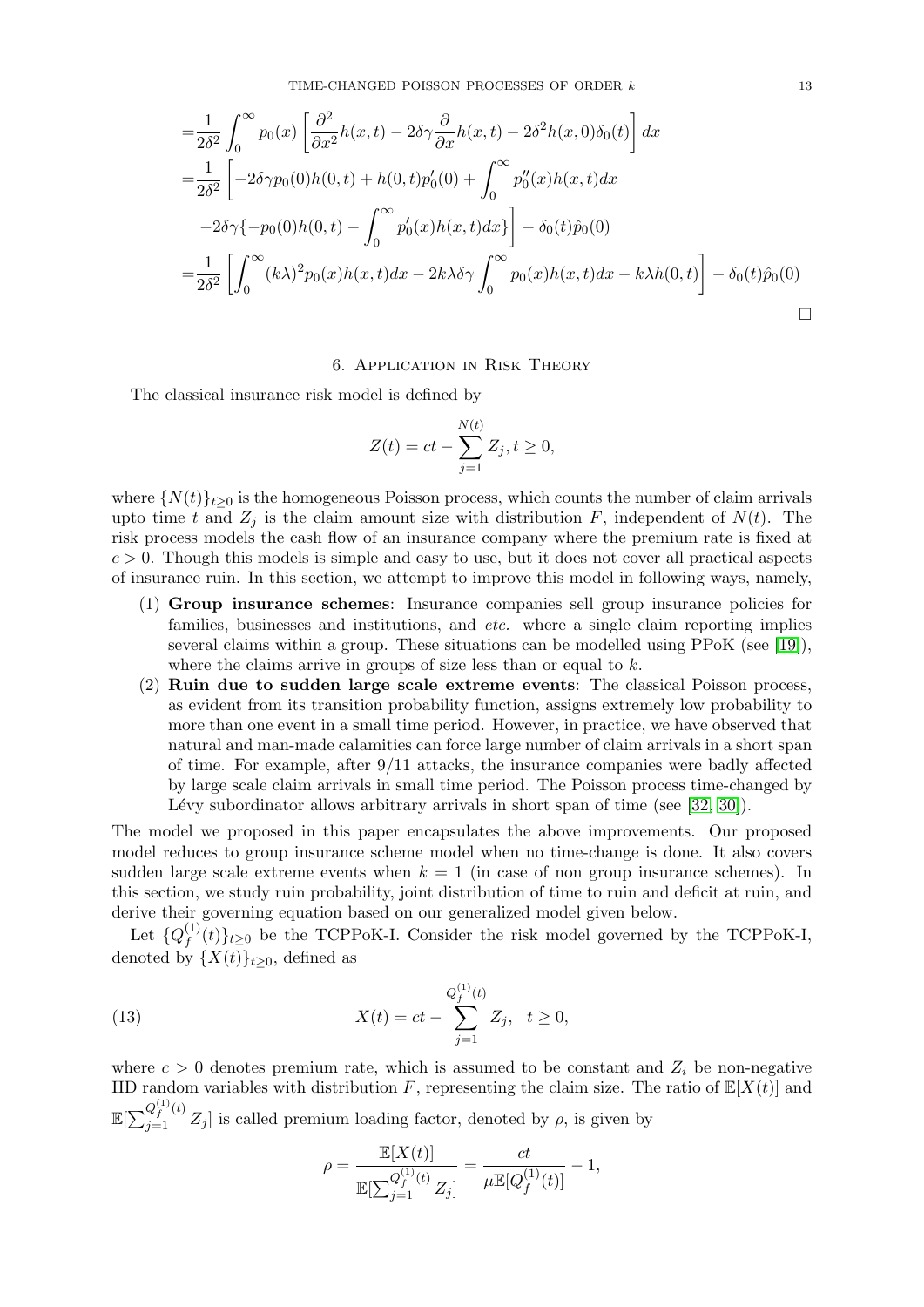where  $\mu = \mathbb{E}[Z_i]$ . The premium loading factor signifies the profit margin of the insurance firm. Let us denote the initial capital by  $u > 0$ . Define the surplus process  $\{U(t)\}_{t\geq 0}$  by

$$
U(t) = u + X(t), \quad t \ge 0.
$$

The insurance company will be called in ruin if the surplus process falls below zero level. Let  ${\cal T}$  denote the first time to ruin and is defined as

$$
T = \inf\{t > 0 : U(t) < 0\}.
$$

Then probability of ruin is given by

$$
\psi(u) = \mathbb{P}\{T < \infty\}.
$$

The joint probability that ruin happens in finite time and the deficit at the time of ruin, which is denoted as  $D = |U(t)|$ , is given by

(14) 
$$
G(u, y) = \mathbb{P}\{T < \infty, D \le y\}, \quad y \ge 0.
$$

Observe that

<span id="page-13-0"></span>
$$
\psi(u) = \lim_{y \to \infty} G(u, y).
$$

Denote  $u' := u + ch$ . Now, using [\(8\)](#page-4-1), we get

$$
G(u, y) = (1 - hf(k\lambda))G(u', y) - h \sum_{\mathbf{x} \in \Omega(k, 1)} \frac{(-\lambda)^{\zeta_k}}{\Pi_k!} f^{(\zeta_k)}(k\lambda) \left[ \int_0^{u'} G(u' - x, y) dF(x) + F(u' + y) - F(u') + \dots + \int_0^{u'} G(u' - x, y) dF^{*k}(x) + F^{*k}(u' + y) - F^{*k}(u') \right]
$$
  

$$
- h \sum_{\mathbf{x} \in \Omega(k, 2)} \frac{(-\lambda)^{\zeta_k}}{\Pi_k!} f^{(\zeta_k)}(k\lambda) \left[ \int_0^{u'} G(u' - x, y) dF(x) + F(u' + y) - F(u') + \dots + \int_0^{u'} G(u' - x, y) dF^{*k}(x) + F^{*k}(u' + y) - F^{*k}(u') \right]
$$
  
+ ...  

$$
\vdots \qquad \vdots \qquad \vdots \qquad \vdots \qquad \vdots \qquad \vdots \qquad \vdots
$$
  

$$
= (1 - hf(k\lambda))G(u', y)
$$
  

$$
- h \sum_{n=1}^{\infty} \sum_{\mathbf{x} \in \Omega(k, n)} \frac{(-\lambda)^{\zeta_k}}{\Pi_k!} f^{(\zeta_k)}(k\lambda) \left[ \sum_{i=1}^k \int_0^{u'} G(u' - x, y) dF^{*i}(x) + F^{*i}(u' + y) - F^{*i}(u') \right]
$$

After rearranging the terms, we have that

$$
G(u', y) - G(u, y) = hf(k\lambda)G(u', y) +
$$
\n
$$
h \sum_{n=1}^{\infty} \sum_{\mathbf{x} \in \Omega(k,n)} \frac{(-\lambda)^{\zeta_k}}{\Pi_k!} f^{(\zeta_k)}(k\lambda) \left[ \sum_{i=1}^k \int_0^{u'} G(u' - x, y) dF^{*i}(x) + F^{*i}(u' + y) - F^{*i}(u') \right]
$$
\n
$$
\frac{G(u', y) - G(u, y)}{ch} = \frac{1}{c} f(k\lambda)G(u', y) +
$$
\n
$$
\frac{1}{c} \sum_{n=1}^{\infty} \sum_{\mathbf{x} \in \Omega(k,n)} \frac{(-\lambda)^{\zeta_k}}{\Pi_k!} f^{(\zeta_k)}(k\lambda) \left[ \sum_{i=1}^k \int_0^{u'} G(u' - x, y) dF^{*i}(x) + F^{*i}(u' + y) - F^{*i}(u') \right]
$$

1 .

.

Now taking  $h \to 0$ , we get

$$
\frac{\partial G}{\partial u} = \frac{f(k\lambda)}{c}G(u,y) + \frac{1}{c}\sum_{n=1}^{\infty}\sum_{\mathbf{x}\in\Omega(k,n)}\frac{(-\lambda)^{\zeta_k}}{\Pi_k!}f^{(\zeta_k)}(k\lambda)\left[\sum_{i=1}^k\int_0^uG(u-x,y)dF^{*i}(x) + F^{*i}(u+y) - F^{*i}(u)\right].
$$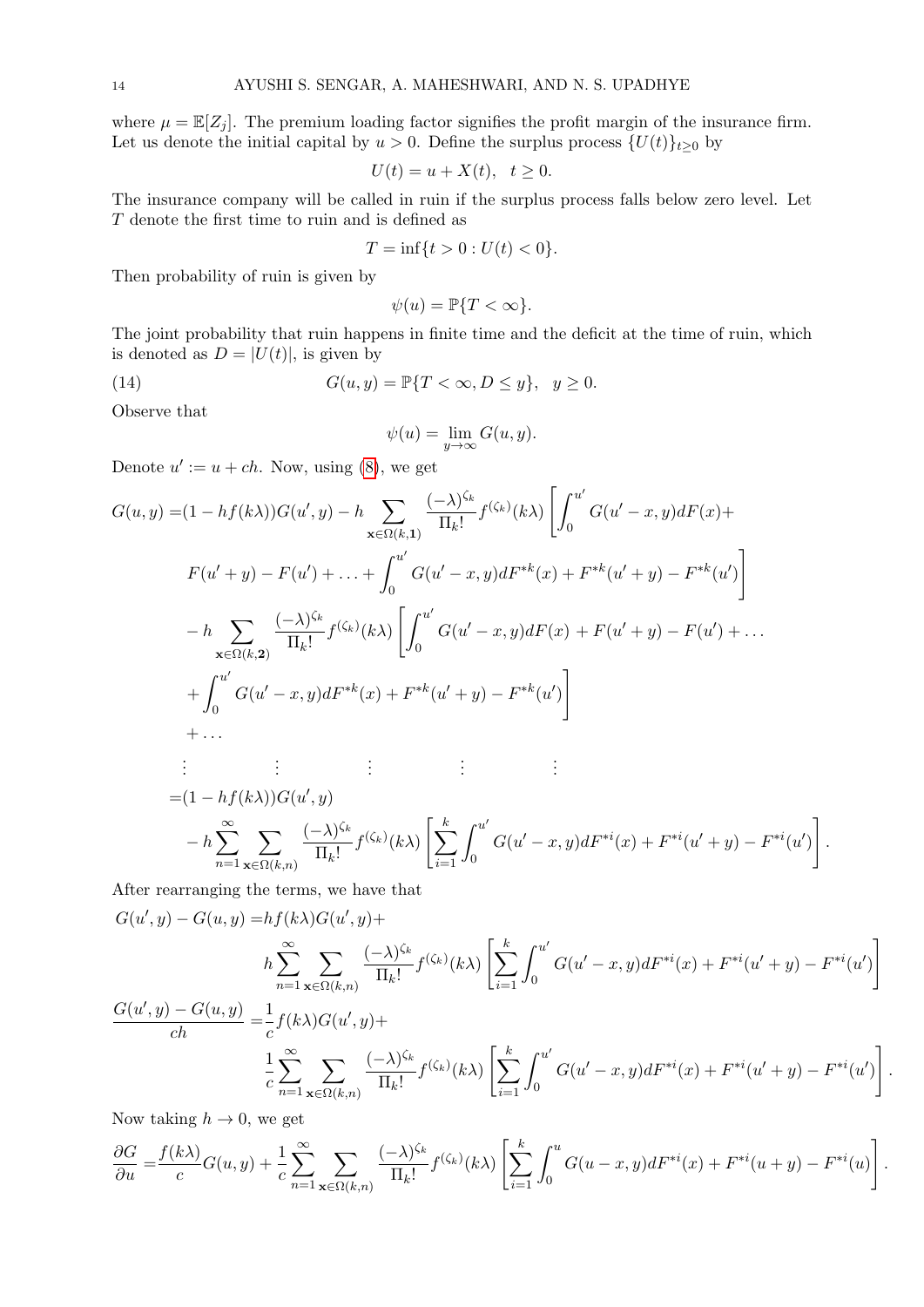The term in bracket in above expression,  $F^{*i}$ , represents the *i*-fold convolution of the claim size distribution. Let us denote the aggregate claims by  $B(x) = \sum_{i=1}^{k} F^{*i}(x)$  and normalizing it to a probability distribution by defining  $B_1(x) = \frac{B(x)}{k}$ , then we have

$$
\frac{\partial G}{\partial u} = \frac{f(k\lambda)}{c}G(u,y) + \frac{k}{c}\left[\int_0^u G(u-x,y)dB_1(x) + B_1(u+y) - B_1(u)\right] \sum_{n=1}^{\infty} \sum_{\mathbf{x}\in\Omega(k,n)} \frac{(-\lambda)^{\zeta_k}}{\Pi_k!} f^{(\zeta_k)}(k\lambda).
$$

Consider the last term in above expression, we obtain

$$
\sum_{n=1}^{\infty} \sum_{\mathbf{x} \in \Omega(k,n)} \frac{(-\lambda)^{\zeta_k}}{\Pi_k!} f^{(\zeta_k)}(k\lambda) = \sum_{n=1}^{\infty} \sum_{\substack{x_1, x_2, \dots, x_k \ge 0 \\ x_1 + 2x_2 + \dots + kx_k = n}} \frac{(-\lambda)^{x_1 + x_2 + \dots + x_k}}{x_1! x_2! \dots x_k!} f^{(x_1 + x_2 + \dots + x_k)}(k\lambda).
$$

Set  $x_i = n_i, i = 1, 2, \dots k$  and  $n = x + \sum_{i=1}^{k} (i-1)n_i$ . We get

$$
= \sum_{x=1}^{\infty} \sum_{\substack{n_1, n_2, \dots, n_k \ge 0 \\ n_1 + n_2 + \dots + n_k = x}} \frac{(-\lambda)^{n_1 + n_2 + \dots + n_k}}{n_1! n_2! \dots n_k!} f^{(n_1 + n_2 + \dots + n_k)}(k\lambda)
$$
  

$$
= \sum_{x=1}^{\infty} \frac{(-\lambda)^x}{x!} f^{(x)}(k\lambda) \sum_{\substack{n_1, n_2, \dots, n_k \ge 0 \\ n_1 + n_2 + \dots + n_k = x}} \frac{(n_1 + n_2 + \dots + n_k)!}{n_1! n_2! \dots n_k!}
$$
  

$$
= \sum_{x=1}^{\infty} \frac{(-\lambda)^x}{x!} f^{(x)}(k\lambda)(1 + 1 + \dots + 1)^x = \sum_{x=1}^{\infty} \frac{(-\lambda k)^x}{x!} f^{(x)}(k\lambda)
$$
  

$$
= \sum_{x=0}^{\infty} \frac{(-\lambda k)^x}{x!} f^{(x)}(k\lambda) - f(k\lambda).
$$

As f is Bernstein function, it is infinitely differentiable and using Taylor's series, we get

$$
=f(k\lambda - k\lambda) - f(k\lambda) = -f(k\lambda)
$$
 (using  $f(0) = 0$ ).

From above calculations, we have the following result.

**Theorem 6.1.** Let  $G(u, y)$ , defined in [\(14\)](#page-13-0), denote the joint probability distribution of time to ruin and deficit at this time of the risk model [\(13\)](#page-12-1). Then, it satisfies the following differential equation

<span id="page-14-0"></span>(15) 
$$
\frac{\partial G(u,y)}{\partial u} = \frac{f(k\lambda)}{c} \left[ G(u,y) - k \left( \int_0^u G(u-x,y) dB_1(x) + B_1(u+y) - B_1(u) \right) \right].
$$

Theorem 6.2. The joint distribution of ruin time and deficit at ruin when the initial capital is zero,  $G(0, y)$ , is given by

(16) 
$$
G(0, y) = \frac{f(k\lambda)}{c} \left[ (k-1) \int_0^\infty G(u, y) du + k \int_0^\infty [B_1(u+y) - B_1(u)] du \right].
$$

*Proof.* On integrating [\(15\)](#page-14-0) with respect to u on  $(0, \infty)$ , we get

<span id="page-14-1"></span>
$$
G(\infty, y) - G(0, y) = \frac{f(k\lambda)}{c} \left[ \int_0^\infty G(u, y) du - k \left( \int_0^\infty \int_0^u G(u - x, y) dB_1(x) du + \int_0^\infty [B_1(u + y) - B_1(u)] du \right) \right].
$$

Note that  $G(\infty, y) = 0$ , then

$$
G(0, y) = \frac{f(k\lambda)}{c} \left[ (k-1) \int_0^\infty G(u, y) du + k \int_0^\infty [B_1(u+y) - B_1(u)] du \right].
$$

**Remark 6.1.** On taking limit  $y \to \infty$  in [\(16\)](#page-14-1), we get

$$
\psi(0) = \frac{f(k\lambda)}{c} \left[ (k-1) \int_0^\infty \psi(u) du + k \int_0^\infty [1 - B_1(u)] du \right].
$$

 $\Box$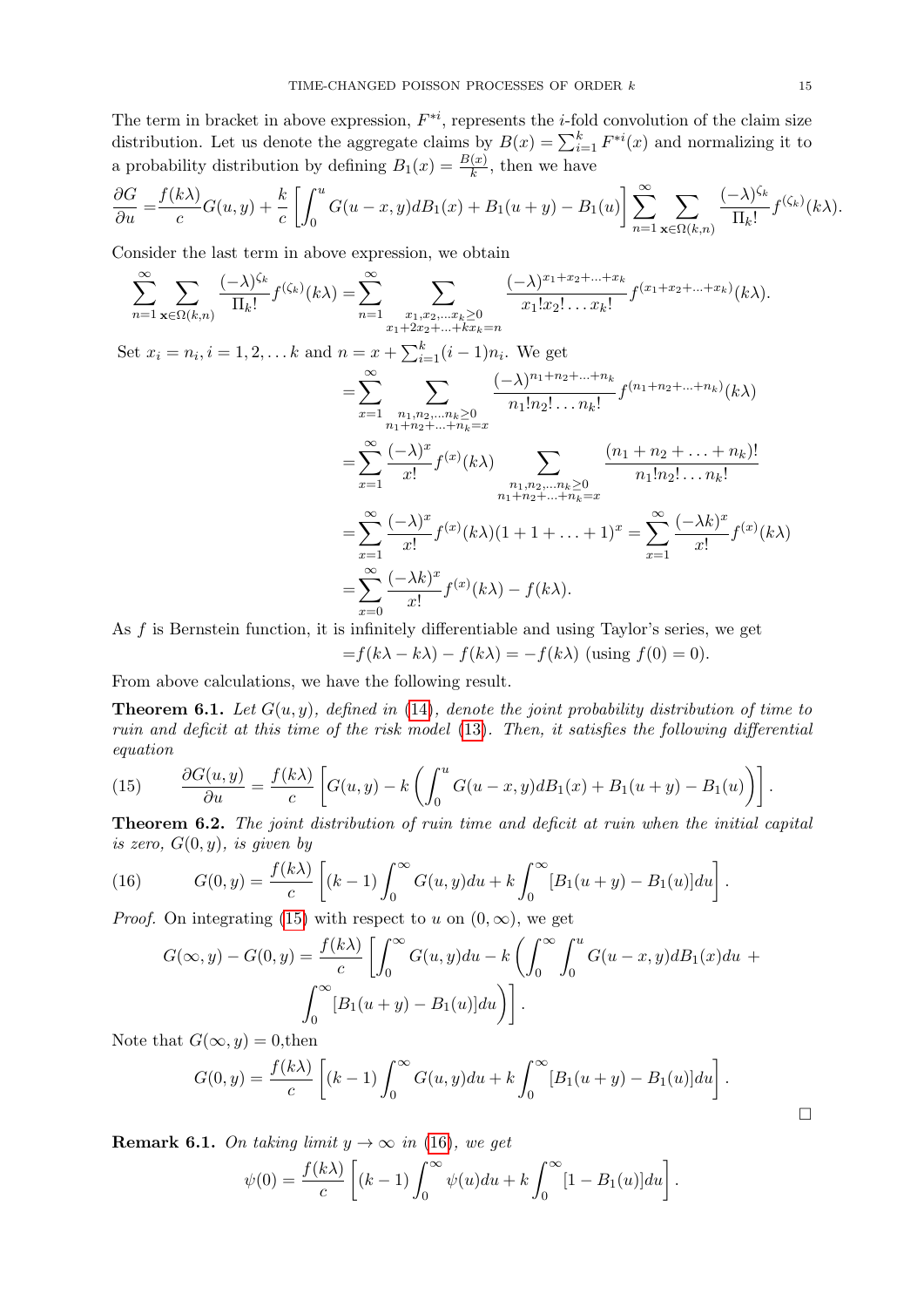Remark 6.2. From [\(15\)](#page-14-0), we have that

$$
\frac{\partial G}{\partial u} = \frac{f(k\lambda)}{c} \left[ G(u, y) - k \left( \int_0^u G(u - x, y) dB_1(x) + B_1(u + y) - B_1(u) \right) \right].
$$

As  $\lim_{u\to\infty} G(u, y) = \psi(u)$ , on taking limit as  $y \to \infty$  in the above equation, we obtain the following differential equation governing the ruin probability

$$
\frac{\partial \psi}{\partial u} = \frac{f(k\lambda)}{c} \left[ \psi(u) - k \left( \int_0^u \psi(u-x) dB_1(x) + (1 - B_1(u)) \right) \right].
$$
  
7. SIMULATION

<span id="page-15-0"></span>In this section, we present the algorithm to generate simulated sample paths for some TCPPoK-I and TCPPoK-II processes. Using the algorithms presented here, we generate simulated sample paths for the PPoK, the TCPPoK-I subordinated with gamma and inverse Gaussian subordinator, and the TCPPoK-II subordinated with inverse gamma and inverse of inverse Gaussian subordinator for a chosen set of parameters. We first present the algorithm for simulation of sample paths of the PPoK.

<span id="page-15-1"></span>Algorithm 1 (Simulation of the PPoK). This algorithm (see [\[10\]](#page-17-28)) gives the number of events  $N^{(k)}(t)$ ,  $t \geq 0$  of the PPoK up to a fixed time T.

- (a) Fix the parameters  $\lambda > 0$  and  $k > 1$  for the PPoK process.
- (b) Set  $n = 0$ ,  $a = 0$  and  $t = 0$ .

(c) Repeat while  $t < T$ 

Generate a uniform random variables U.

Compute  $t \leftarrow t + \left[-\frac{1}{\lambda}\right]$  $\frac{1}{\lambda} \ln U$ .

Generate an independent random variable  $X$  with discrete uniform distribution on  $k$ points.

$$
a \leftarrow a + X \text{ and } n \leftarrow n + 1.
$$

(d) Next t.

Then n denotes the number of events  $N^{(k)}(t)$  occurred up to time T.

We next present a general algorithm to simulate the TCPPoK-I, subordinated with gamma subordinator and the inverse Gaussian subordinator. The same algorithm can be used to simulate the TCPPoK-II, subordinated with inverse gamma and inverse of inverse Gaussian processes. We refer to Algorithm 2–5 from [\[24\]](#page-17-11) to generate sample paths of the gamma and the inverse Gaussian subordinator and their right-continuous inverses.

# Algorithm 2 (Simulation of the TCPPoK-I and the TCPPoK-II).

- (a) Fix the parameters for the subordinator (inverse subordinator), under consideration. Choose  $\lambda > 0$  and order k for the PPoK.
- (b) Fix the time T for the time interval  $[0, T]$  and choose  $n + 1$  uniformly spaced time points  $0 = t_0, t_1, \ldots, t_n = T$  with  $h = t_2 - t_1$ .
- (c) Simulate the values  $W(t_i)$ ,  $1 \leq i \leq n$ , of the subordinator (inverse subordinator) at  $t_1, \ldots t_n$ , using the Algorithm 2–5 of [\[24\]](#page-17-11) for respective subordinator (inverse subordinator).
- (d) Using the values  $W(t_i)$ ,  $1 \leq i \leq n$ , generated in Step (c), as time points, compute the number of events of the PPoK  $\{N^{(k)}(W(t_i))\}, 1 \leq i \leq n$ , using Algorithm [1.](#page-15-1)

Let  $\lambda = 1.2$  and  $T = 10$  be fixed for the simulated sample paths presented in this section below.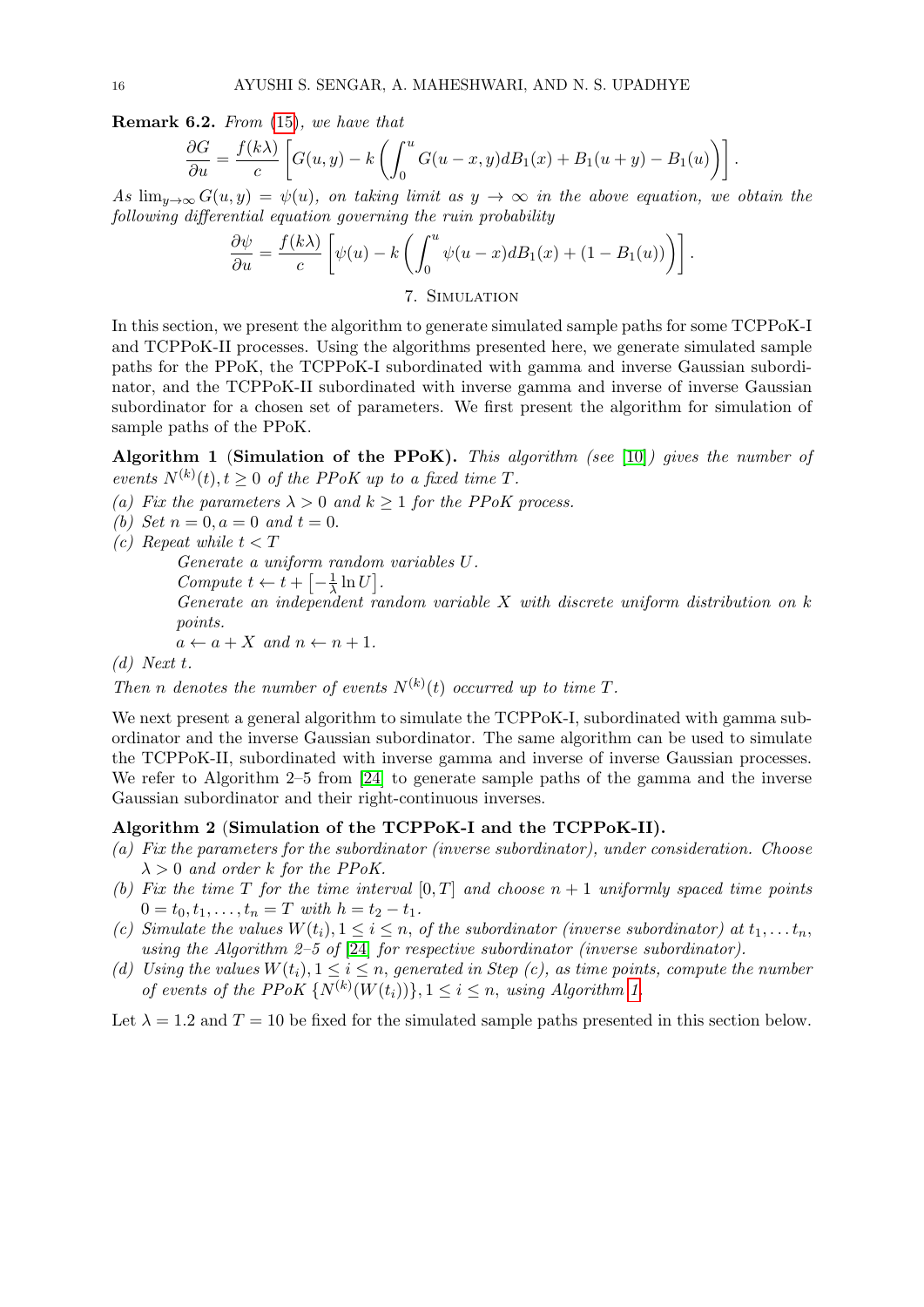<span id="page-16-0"></span>

FIGURE 1. Ten simulated sample paths of the PPoK process for order (A)  $k = 3$ , and (B)  $k = 5$ 

<span id="page-16-1"></span>

Figure 2. Ten simulated sample paths of time-changed PPoK with (A) gamma subordinator, and (B) inverse gamma subordinator.

<span id="page-16-2"></span>

Figure 3. Ten simulated sample paths time-changed PPoK with (A) inverse Gaussian subordinator, and (B) inverse of inverse Gaussian subordinator.

Interpretation of plots. The PPoK is interpreted as arrival coming in packets of size  $k$ . As it is clear from Figure [1,](#page-16-0) as the packet size  $k$  is increased from 3 to 5, the number of arrivals increased. The effect of time-change by subordinator in PPoK is clearly visible in Figure  $2(A)$  $2(A)$ and  $3(A)$  as the arrival rate of the packets increases compared with Figure [1](#page-16-0)(A). While if we observe the effect of inverse subordinator in [2](#page-16-1)(B) and [3](#page-16-2)(B), we find that the waiting time between events are increased predominantly compared to Figure [1](#page-16-0)(A).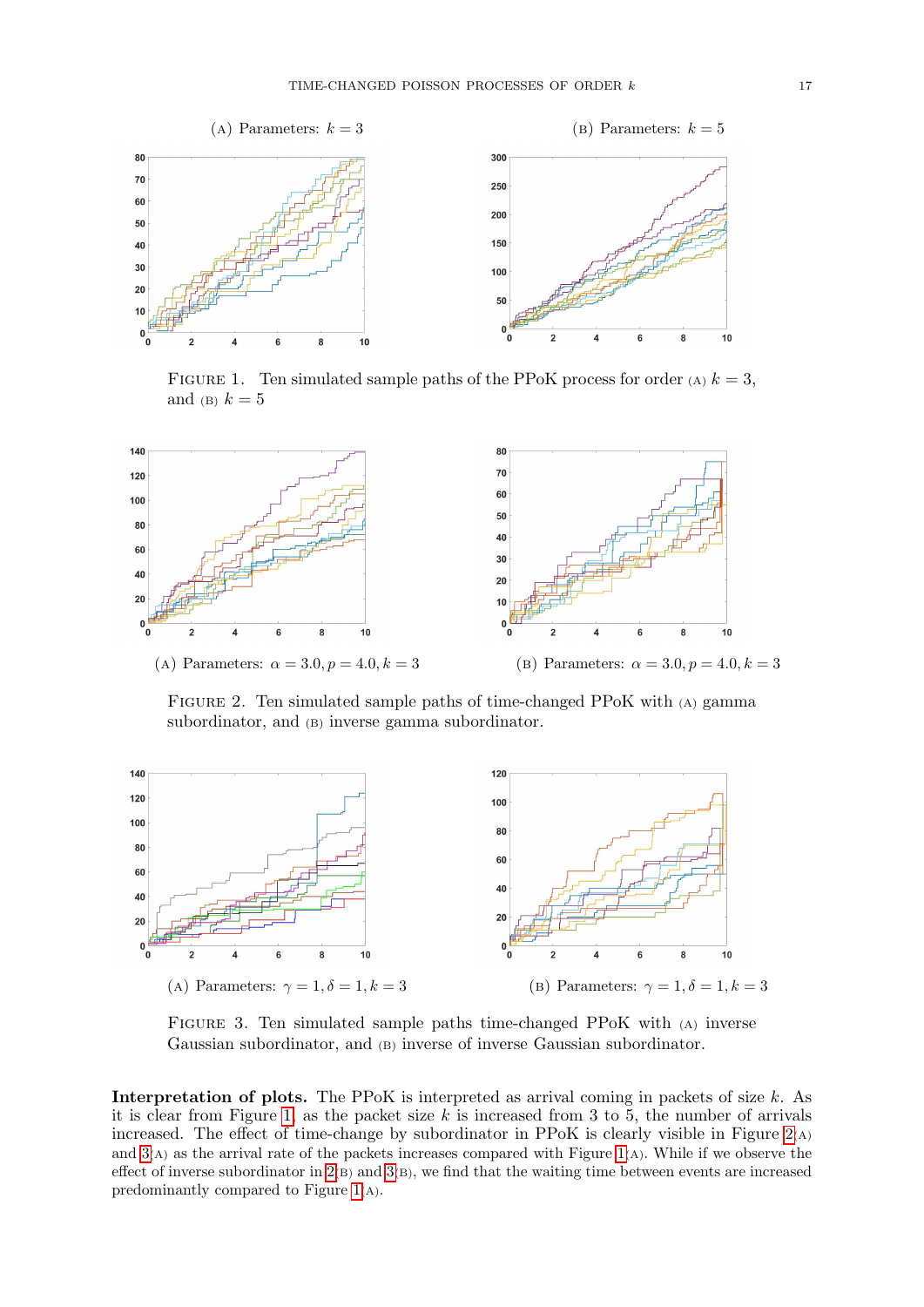### **ACKNOWLEDGEMENT**

The authors are grateful to Prof. Enzo Orsingher for several helpful comments and suggestions which improved the quality of the article.

### **REFERENCES**

- <span id="page-17-5"></span>[1] H. Allouba. Brownian-time processes: the PDE connection. II. And the corresponding Feynman-Kac formula. Trans. Amer. Math. Soc., 354(11):4627–4637 (electronic), 2002.
- <span id="page-17-6"></span>[2] H. Allouba and W. Zheng. Brownian-time processes: the PDE connection and the half-derivative generator. Ann. Probab., 29(4):1780–1795, 2001.
- <span id="page-17-25"></span>[3] D. Applebaum. Lévy Processes and Stochastic Calculus, volume 116 of Cambridge Studies in Advanced Mathematics. Cambridge University Press, Cambridge, second edition, 2009.
- <span id="page-17-7"></span>[4] B. Baeumer, M. M. Meerschaert, and E. Nane. Brownian subordinators and fractional Cauchy problems. Trans. Amer. Math. Soc., 361(7):3915–3930, 2009.
- <span id="page-17-15"></span>[5] O. E. Barndorff-Nielsen. Normal inverse Gaussian distributions and stochastic volatility modelling. Scand. J. Statist., 24(1):1–13, 1997.
- <span id="page-17-16"></span>[6] O. E. Barndorff-Nielsen. Processes of normal inverse Gaussian type. Finance Stoch., 2(1):41–68, 1998.
- <span id="page-17-2"></span>[7] L. Beghin and E. Orsingher. Fractional Poisson processes and related planar random motions. Electron. J. Probab., 14:no. 61, 1790–1827, 2009.
- <span id="page-17-26"></span>[8] J. Bertoin. Lévy processes, volume 121 of Cambridge Tracts in Mathematics. Cambridge University Press, Cambridge, 1996.
- <span id="page-17-4"></span>[9] S. Bochner. Diffusion equation and stochastic processes. Proceedings of the National Academy of Sciences of the United States of America., 35(7):368–370, 1949.
- <span id="page-17-28"></span>[10] D. O. Cahoy, V. V. Uchaikin, and W. A. Woyczynski. Parameter estimation for fractional Poisson processes. J. Statist. Plann. Inference, 140(11):3106–3120, 2010.
- <span id="page-17-22"></span>[11] L. Calvet, B. Mandelbrot, and A. J. Fisher. A multifractal model of asset returns. Working papers, HAL, 2011.
- <span id="page-17-19"></span>[12] P. K. Clark. A subordinated stochastic process model with finite variance for speculative prices. Economet $rica, 41(1):135-155, 1973.$
- <span id="page-17-24"></span>[13] R. Cont and P. Tankov. Financial modelling with jump processes. Chapman & Hall/CRC Financial Mathematics Series. Chapman & Hall/CRC, Boca Raton, FL, 2004.
- <span id="page-17-21"></span>[14] M. M. Dacorogna, U. A. Müller, R. J. Nagler, R. B. Olsen, and O. V. Pictet. A geographical model for the daily and weekly seasonal volatility in the foreign exchange market. Journal of International Money and Finance, 12(4):413 – 438, 1993.
- <span id="page-17-14"></span>[15] B. Dybiec and E. Gudowska-Nowak. Subordinated diffusion and continuous time random walk asymptotics. Chaos: An Interdisciplinary Journal of Nonlinear Science, 20(4):043129, 2010.
- <span id="page-17-13"></span>[16] R. Failla, P. Grigolini, M. Ignaccolo, and A. Schwettmann. Random growth of interfaces as a subordinated process. Phys. Rev. E, 70:010101, Jul 2004.
- <span id="page-17-17"></span>[17] I. Golding and E. C. Cox. Physical nature of bacterial cytoplasm. Phys. Rev. Lett., 96:098102, Mar 2006.
- <span id="page-17-8"></span>[18] M. G. Hahn, K. Kobayashi, and S. Umarov. Fokker-Planck-Kolmogorov equations associated with timechanged fractional Brownian motion. Proc. Amer. Math. Soc., 139(2):691–705, 2011.
- <span id="page-17-3"></span>[19] K. Y. Kostadinova and L. D.Minkova. On the Poisson process of order k. Pliska Stud. Math. Bulgar., 22, 2012.
- <span id="page-17-9"></span>[20] A. Kumar, E. Nane, and P. Vellaisamy. Time-changed poisson processes. Statistics & Probability Letters,  $81(12):1899 - 1910, 2011.$
- <span id="page-17-27"></span>[21] A. Kumar and P. Vellaisamy. Inverse tempered stable subordinators. Statistics & Probability Letters, 103:134  $-141, 2015.$
- <span id="page-17-0"></span>[22] N. Laskin. Fractional Poisson process. Commun. Nonlinear Sci. Numer. Simul., 8(3-4):201–213, 2003. Chaotic transport and complexity in classical and quantum dynamics.
- <span id="page-17-10"></span>[23] A. Maheshwari and P. Vellaisamy. On the long-range dependence of fractional poisson and negative binomial processes. J. Appl. Probab., 53:989–1000, 2016.
- <span id="page-17-11"></span>[24] A. Maheshwari and P. Vellaisamy. Fractional poisson process time-changed by lévy subordinator and its inverse. Journal of Theoretical Probability, Dec 2017.
- <span id="page-17-23"></span>[25] B. B. Mandelbrot. Scaling in financial prices: I. tails and dependence. Quantitative Finance, 1(1):113–123, 2001.
- <span id="page-17-20"></span>[26] C. Marinelli, S. Rachev, and R. Roll. Subordinated exchange rate models: evidence for heavy tailed distributions and long-range dependence. Mathematical and Computer Modelling, 34(9):955 – 1001, 2001.
- <span id="page-17-18"></span>[27] M. M. Meerschaert, T. J. Kozubowski, F. J. Molz, and S. Lu. Fractional Laplace model for hydraulic conductivity. Geophys. Res. Lett., 31:L08501, 2004.
- <span id="page-17-1"></span>[28] M. M. Meerschaert, E. Nane, and P. Vellaisamy. The fractional Poisson process and the inverse stable subordinator. Electron. J. Probab., 16:no. 59, 1600–1620, 2011.
- <span id="page-17-12"></span>[29] M. G. Nezhadhaghighi, M. A. Rajabpour, and S. Rouhani. First-passage-time processes and subordinated schramm-loewner evolution. Phys. Rev. E, 84:011134, Jul 2011.